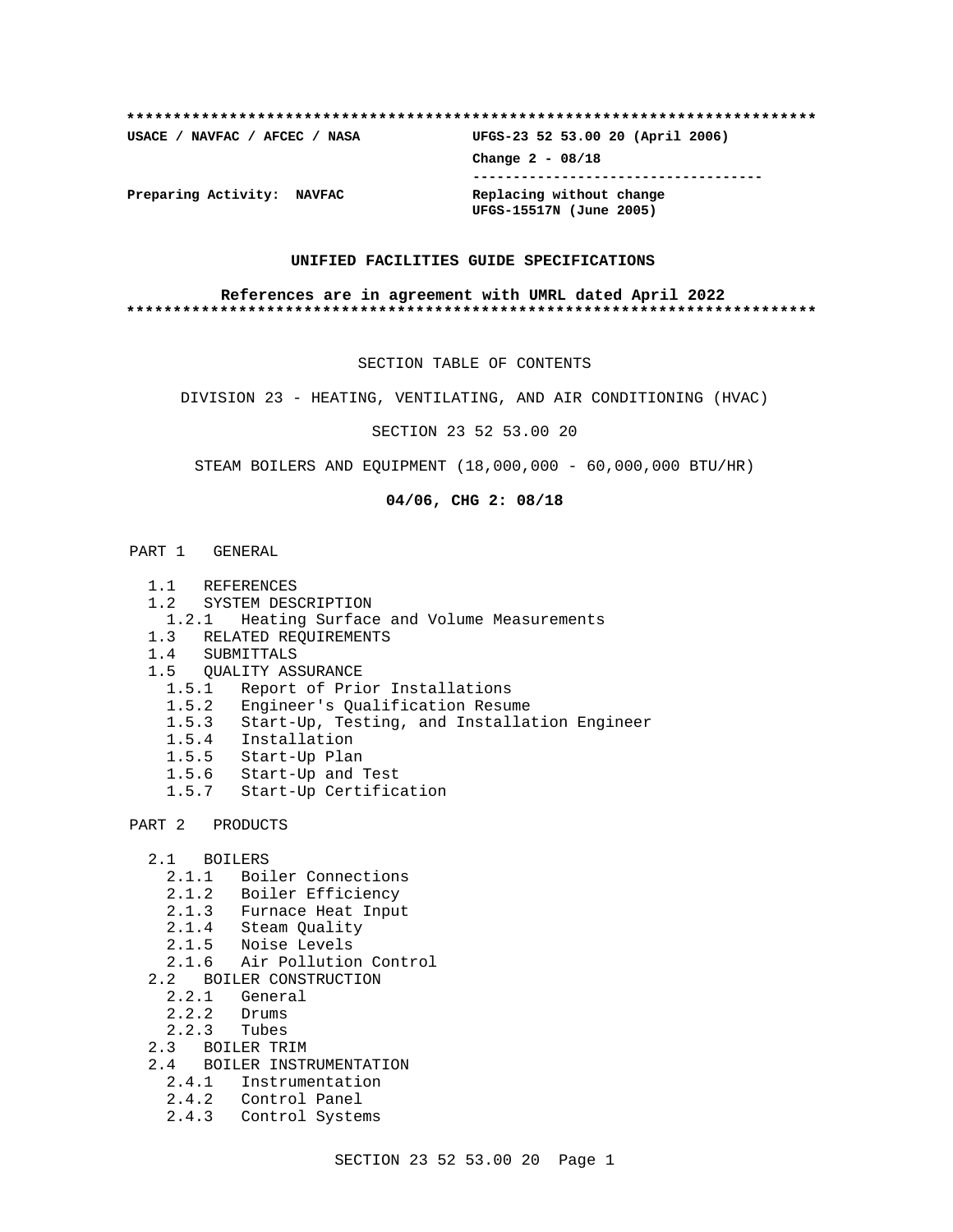- 2.5 BOILER PLANT CONTROLS AND INSTRUMENTS
- 2.6 BOILER CONTROL AND INSTRUMENT CABINET(S)
- 2.7 FREE-STANDING MULTI-BOILER PLANT CONTROL AND INSTRUMENT PANEL
- 2.7.1 Control Panel Construction
- 2.7.2 Control Panel Wiring and Piping
- 2.8 BREECHING
	- 2.8.1 Round Breeching
	- 2.8.2 Expansion Joints
		- 2.8.2.1 Metallic Breeching Expansion Joints
		- 2.8.2.2 Non-Metallic Expansion Joints
	- 2.8.3 Breeching Hangers
	- 2.8.4 Cleanout Doors
- 2.9 BOILER STACKS
	- 2.9.1 Construction
	- 2.9.2 Breeching Connection<br>2.9.3 Lining
	- Lining
	- 2.9.4 Stacks
- 2.10 BLOWDOWN EQUIPMENT
	- 2.10.1 Bottom Blowdown Tank
	- 2.10.2 Sample Cooler
- 2.10.3 Continuous Blowdown System
- 2.11 FEEDWATER EQUIPMENT
	- 2.11.1 Boiler Feed Pumps
	- 2.11.2 Boiler Feed Tank
	- 2.11.3 Deaerator
	- 2.11.4 Surge Tank and Transfer System
	- 2.11.5 Feedwater Treatment Equipment
		- 2.11.5.1 Feedwater Characteristics
		- 2.11.5.2 Water Softener
- 2.11.5.3 Zeolite Water Softener
- 2.11.5.4 Lime Soda Softener
	- 2.11.5.5 Salt Regeneration Dealkalizer
	- 2.11.5.6 Pressure Filter
	- 2.11.5.7 Chemical Feeder
	- 2.11.5.8 Feedwater Test Equipment
	- 2.12 ELECTRIC MOTORS
- PART 3 EXECUTION
	- 3.1 INSTALLATION
		- 3.1.1 Equipment Foundations
		- 3.1.2 Welding
		- 3.1.3 Painting
			- 3.1.3.1 Cleaning and Application
			- 3.1.3.2 Smoke Flues, Boiler Casing, and Draft Ducts
		- 3.1.4 Boiler Cleaning
		- 3.1.5 Marking
	- 3.2 FIELD QUALITY CONTROL
		- 3.2.1 Inspections and Test
		- 3.2.2 Strength and Tightness Tests
			- 3.2.2.1 Hydrostatic Testing
			- 3.2.2.2 Pneumatic Testing
			- 3.2.2.3 Internal Component Test
- 3.2.3 Combustion Tests
- 3.2.4 Operational Test
	- 3.2.4.1 Sequencing
		- 3.2.4.2 Flame Safeguard
		- 3.2.4.3 Immunity to Hot Refractory
	- 3.2.4.4 Pilot Intensity Required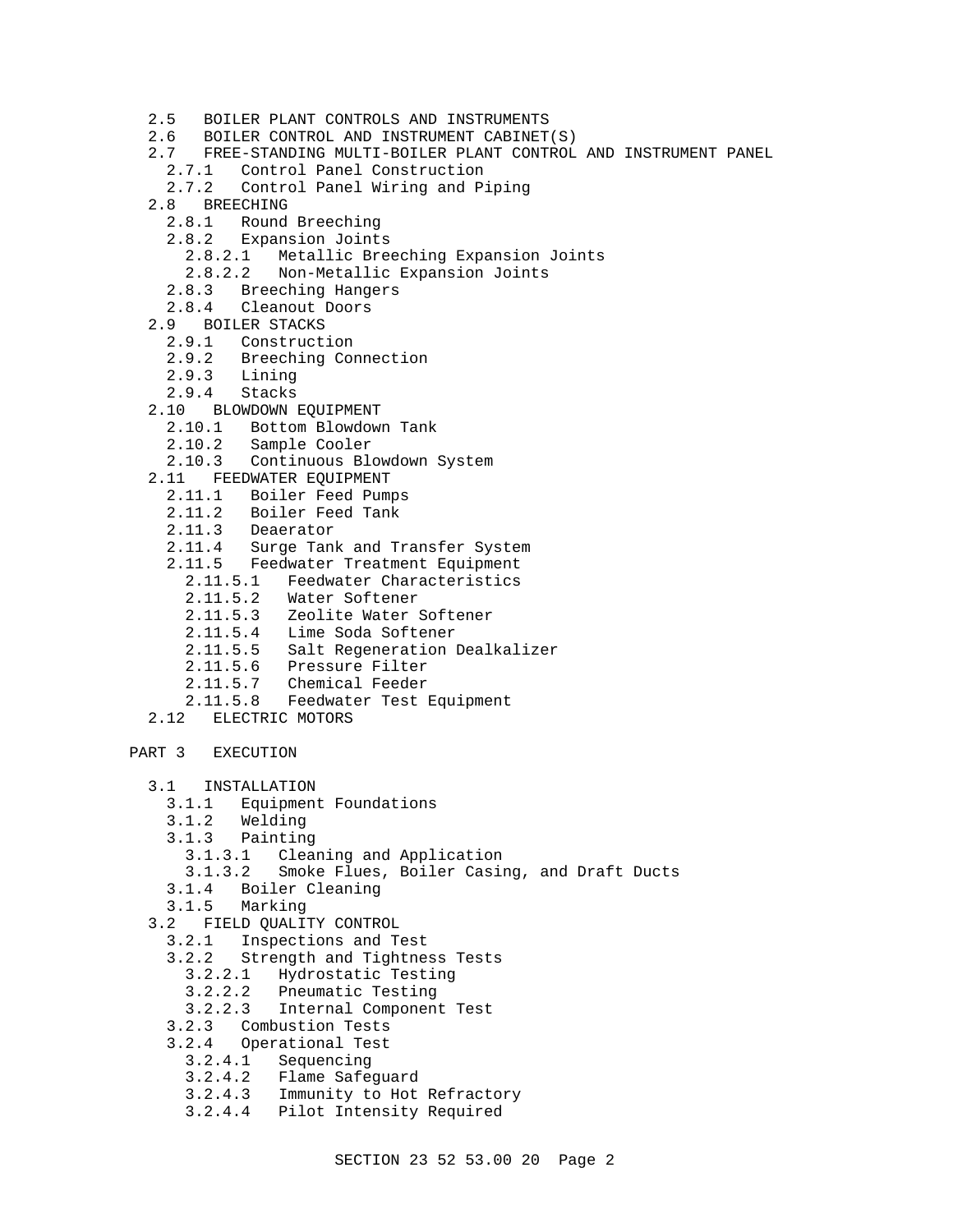- 3.2.4.5 Boiler Limit and Fuel Safety Interlocks
- 3.2.4.6 Combustion Controls
- 3.2.4.7 Safety Valves
- 3.2.5 Capacity and Efficiency Tests
- 3.2.6 Auxiliary Equipment and Accessory Tests
- 3.2.7 Feedwater Equipment Tests
- 3.2.8 Deaerating Feed-Water Heater
	- 3.2.9 Water Treatment Equipment
	- 3.2.10 Steam Quality
	- 3.2.11 Steam Tests
	- 3.2.12 Water Level Stability Test
	- 3.3 SCHEDULE
- -- End of Section Table of Contents --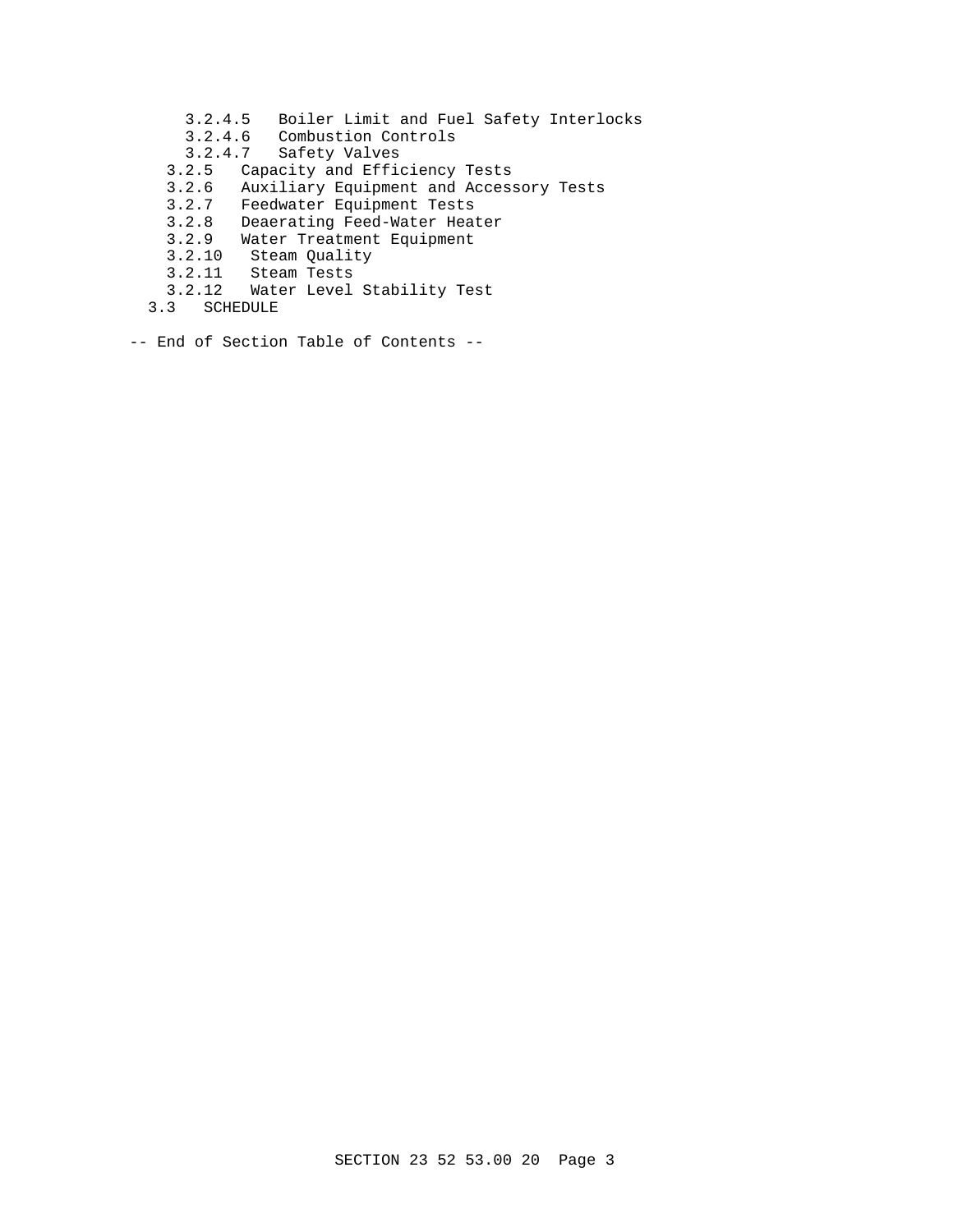**\*\*\*\*\*\*\*\*\*\*\*\*\*\*\*\*\*\*\*\*\*\*\*\*\*\*\*\*\*\*\*\*\*\*\*\*\*\*\*\*\*\*\*\*\*\*\*\*\*\*\*\*\*\*\*\*\*\*\*\*\*\*\*\*\*\*\*\*\*\*\*\*\*\* USACE / NAVFAC / AFCEC / NASA UFGS-23 52 53.00 20 (April 2006) Change 2 - 08/18 ------------------------------------ Preparing Activity: NAVFAC Replacing without change**

**UNIFIED FACILITIES GUIDE SPECIFICATIONS**

**UFGS-15517N (June 2005)**

**References are in agreement with UMRL dated April 2022 \*\*\*\*\*\*\*\*\*\*\*\*\*\*\*\*\*\*\*\*\*\*\*\*\*\*\*\*\*\*\*\*\*\*\*\*\*\*\*\*\*\*\*\*\*\*\*\*\*\*\*\*\*\*\*\*\*\*\*\*\*\*\*\*\*\*\*\*\*\*\*\*\*\***

SECTION 23 52 53.00 20

STEAM BOILERS AND EQUIPMENT (18,000,000 - 60,000,000 BTU/HR) **04/06, CHG 2: 08/18**

**\*\*\*\*\*\*\*\*\*\*\*\*\*\*\*\*\*\*\*\*\*\*\*\*\*\*\*\*\*\*\*\*\*\*\*\*\*\*\*\*\*\*\*\*\*\*\*\*\*\*\*\*\*\*\*\*\*\*\*\*\*\*\*\*\*\*\*\*\*\*\*\*\*\***

**NOTE: This guide specification covers the requirements for packaged steam boilers and equipment with gross outputs over 5275 kW 18,000,000 Btu's per hour.**

**Adhere to** UFC 1-300-02 **Unified Facilities Guide Specifications (UFGS) Format Standard when editing this guide specification or preparing new project specification sections. Edit this guide specification for project specific requirements by adding, deleting, or revising text. For bracketed items, choose applicable item(s) or insert appropriate information.**

**Remove information and requirements not required in respective project, whether or not brackets are present.**

**Comments, suggestions and recommended changes for this guide specification are welcome and should be submitted as a** Criteria Change Request (CCR)**. \*\*\*\*\*\*\*\*\*\*\*\*\*\*\*\*\*\*\*\*\*\*\*\*\*\*\*\*\*\*\*\*\*\*\*\*\*\*\*\*\*\*\*\*\*\*\*\*\*\*\*\*\*\*\*\*\*\*\*\*\*\*\*\*\*\*\*\*\*\*\*\*\*\***

**\*\*\*\*\*\*\*\*\*\*\*\*\*\*\*\*\*\*\*\*\*\*\*\*\*\*\*\*\*\*\*\*\*\*\*\*\*\*\*\*\*\*\*\*\*\*\*\*\*\*\*\*\*\*\*\*\*\*\*\*\*\*\*\*\*\*\*\*\*\*\*\*\*\* NOTE: These boilers are equipped for oil-, gas-, or oil-and-gas combination firing, as specified. \*\*\*\*\*\*\*\*\*\*\*\*\*\*\*\*\*\*\*\*\*\*\*\*\*\*\*\*\*\*\*\*\*\*\*\*\*\*\*\*\*\*\*\*\*\*\*\*\*\*\*\*\*\*\*\*\*\*\*\*\*\*\*\*\*\*\*\*\*\*\*\*\*\***

**\*\*\*\*\*\*\*\*\*\*\*\*\*\*\*\*\*\*\*\*\*\*\*\*\*\*\*\*\*\*\*\*\*\*\*\*\*\*\*\*\*\*\*\*\*\*\*\*\*\*\*\*\*\*\*\*\*\*\*\*\*\*\*\*\*\*\*\*\*\*\*\*\*\***

**NOTE: The following information shall be shown on the project drawings:**

- **1. Dimensions of construction**
- **2. Relationship of materials**

**3. Quantities, location and capacity of equipment. \*\*\*\*\*\*\*\*\*\*\*\*\*\*\*\*\*\*\*\*\*\*\*\*\*\*\*\*\*\*\*\*\*\*\*\*\*\*\*\*\*\*\*\*\*\*\*\*\*\*\*\*\*\*\*\*\*\*\*\*\*\*\*\*\*\*\*\*\*\*\*\*\*\***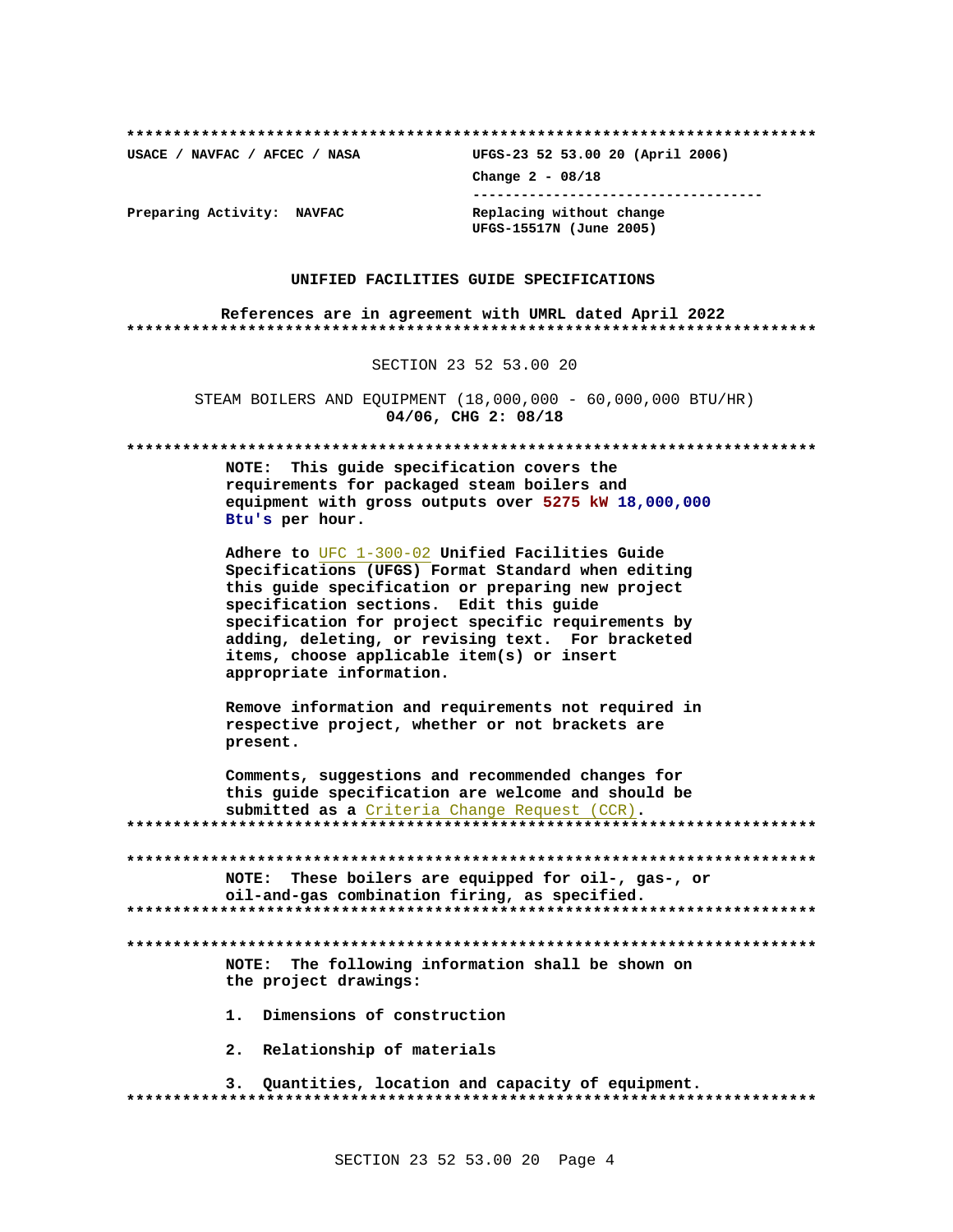#### PART 1 GENERAL

# 1.1 REFERENCES

NOTE: This paragraph is used to list the publications cited in the text of the guide specification. The publications are referred to in the text by basic designation only and listed in this paragraph by organization, designation, date, and title.

Use the Reference Wizard's Check Reference feature when you add a Reference Identifier (RID) outside of the Section's Reference Article to automatically place the reference in the Reference Article. Also use the Reference Wizard's Check Reference feature to update the issue dates.

References not used in the text will automatically be deleted from this section of the project specification when you choose to reconcile references in the publish print process. 

The publications listed below form a part of this specification to the extent referenced. The publications are referred to within the text by the basic designation only.

ACOUSTICAL SOCIETY OF AMERICA (ASA)

ASA S1.4 (1983; Amendment 1985; R 2006) Specification for Sound Level Meters (ASA 47)

AMERICAN INSTITUTE OF STEEL CONSTRUCTION (AISC)

| AISC 360 |           | (2016) Specification for Structural Steel |  |  |
|----------|-----------|-------------------------------------------|--|--|
|          | Buildings |                                           |  |  |

AMERICAN SOCIETY OF MECHANICAL ENGINEERS (ASME)

| <b>ASME B40.100</b>   | (2013) Pressure Gauges and Gauge<br>Attachments                                       |
|-----------------------|---------------------------------------------------------------------------------------|
| ASME BPVC             | (2010) Boiler and Pressure Vessels Code                                               |
| ASME BPVC SEC I       | (2017) BPVC Section I-Rules for<br>Construction of Power Boilers                      |
| ASME BPVC SEC VIII D1 | (2019) BPVC Section VIII-Rules for<br>Construction of Pressure Vessels Division       |
| ASME PTC 4            | (2013) Fired Steam Generators                                                         |
| ASME PTC 19.5         | (2004; R 2013) Flow Measurement                                                       |
| ASME PTC 19.11        | $(2008; R 2013)$ Steam and Water Sampling,<br>Conditioning, and Analysis in the Power |

 $\mathbf{1}$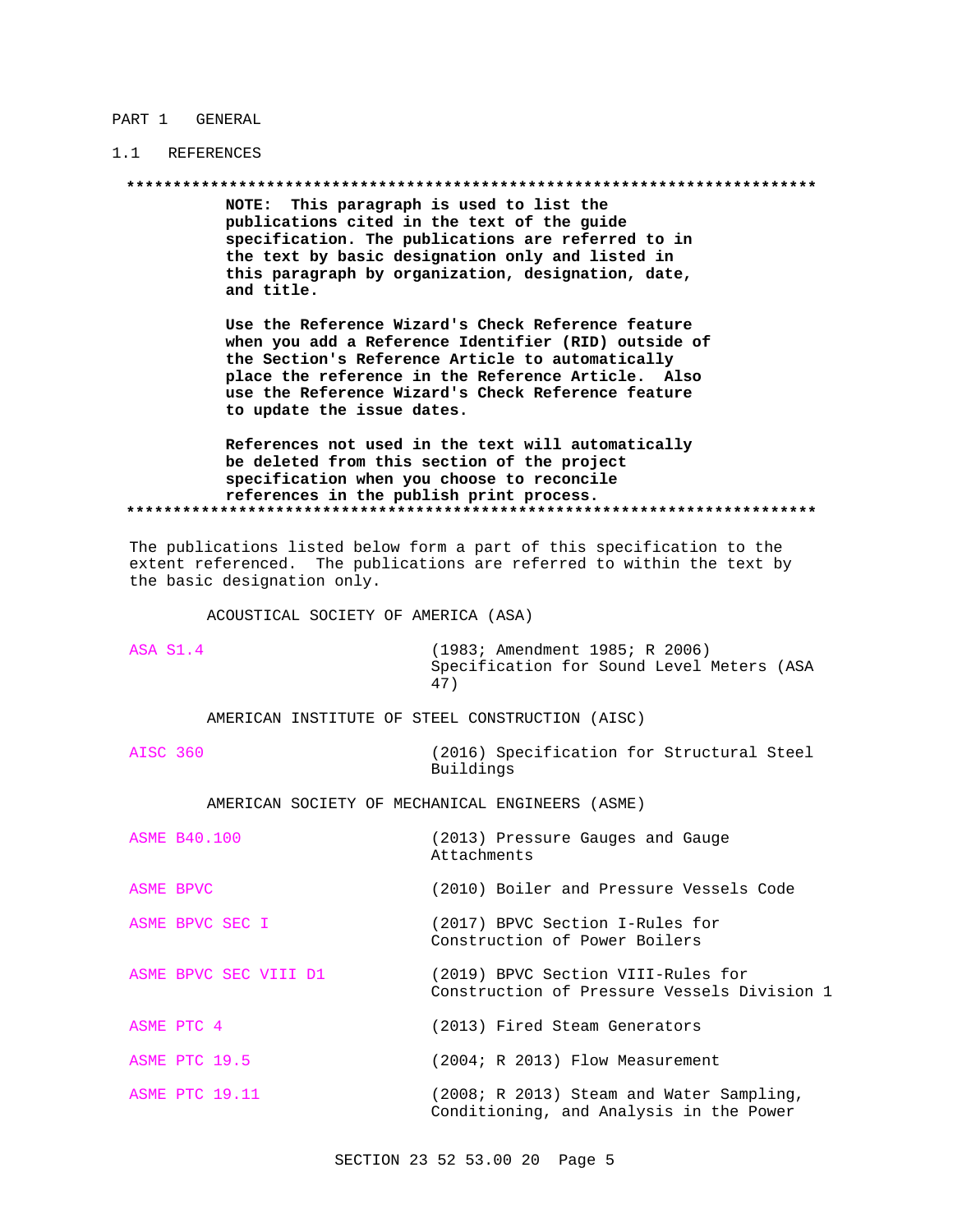# Cycle

# AMERICAN WELDING SOCIETY (AWS)

| AWS D1.1/D1.1M | Code - Steel | (2020; Errata 1 2021) Structural Welding                     |
|----------------|--------------|--------------------------------------------------------------|
| AWS Z49.1      |              | (2021) Safety in Welding and Cutting and<br>Allied Processes |

# ASTM INTERNATIONAL (ASTM)

| <b>ASTM A283/A283M</b> | (2013) Standard Specification for Low and<br>Intermediate Tensile Strength Carbon Steel<br>Plates               |
|------------------------|-----------------------------------------------------------------------------------------------------------------|
| ASTM B88               | (2020) Standard Specification for Seamless<br>Copper Water Tube                                                 |
| <b>ASTM B88M</b>       | (2020) Standard Specification for Seamless<br>Copper Water Tube (Metric)                                        |
| ASTM D396              | (2021) Standard Specification for Fuel Oils                                                                     |
| <b>ASTM D888</b>       | (2012; E 2013) Dissolved Oxygen in Water                                                                        |
| ASTM D1066             | (2018; E 2018) Standard Practice for<br>Sampling Steam                                                          |
| ASTM D2186             | (2005; R 2009) Deposit-Forming Impurities<br>in Steam                                                           |
| FM GLOBAL (FM)         |                                                                                                                 |
| FM APP GUIDE           | (updated on-line) Approval Guide<br>http://www.approvalguide.com/                                               |
|                        | NATIONAL BOARD OF BOILER AND PRESSURE VESSEL INSPECTORS (NBBI)                                                  |
| NBBI NB-27             | (1991) National Board Rules and<br>Recommendations for the Design and<br>Construction of Boiler Blowoff Systems |

NATIONAL ELECTRICAL MANUFACTURERS ASSOCIATION (NEMA)

| NEMA ICS 6 |  |                     |  | (1993; R 2016) Industrial Control and |  |
|------------|--|---------------------|--|---------------------------------------|--|
|            |  | Systems: Enclosures |  |                                       |  |

# NATIONAL FIRE PROTECTION ASSOCIATION (NFPA)

| NFPA 70 | (2020; ERTA 20-1 2020; ERTA 20-2 2020; TIA<br>$20-1;$ TIA $20-2;$ TIA $20-3;$ TIA $20-4)$<br>National Electrical Code |  |
|---------|-----------------------------------------------------------------------------------------------------------------------|--|
| NFPA 85 | (2019) Boiler and Combustion Systems<br>Hazards Code                                                                  |  |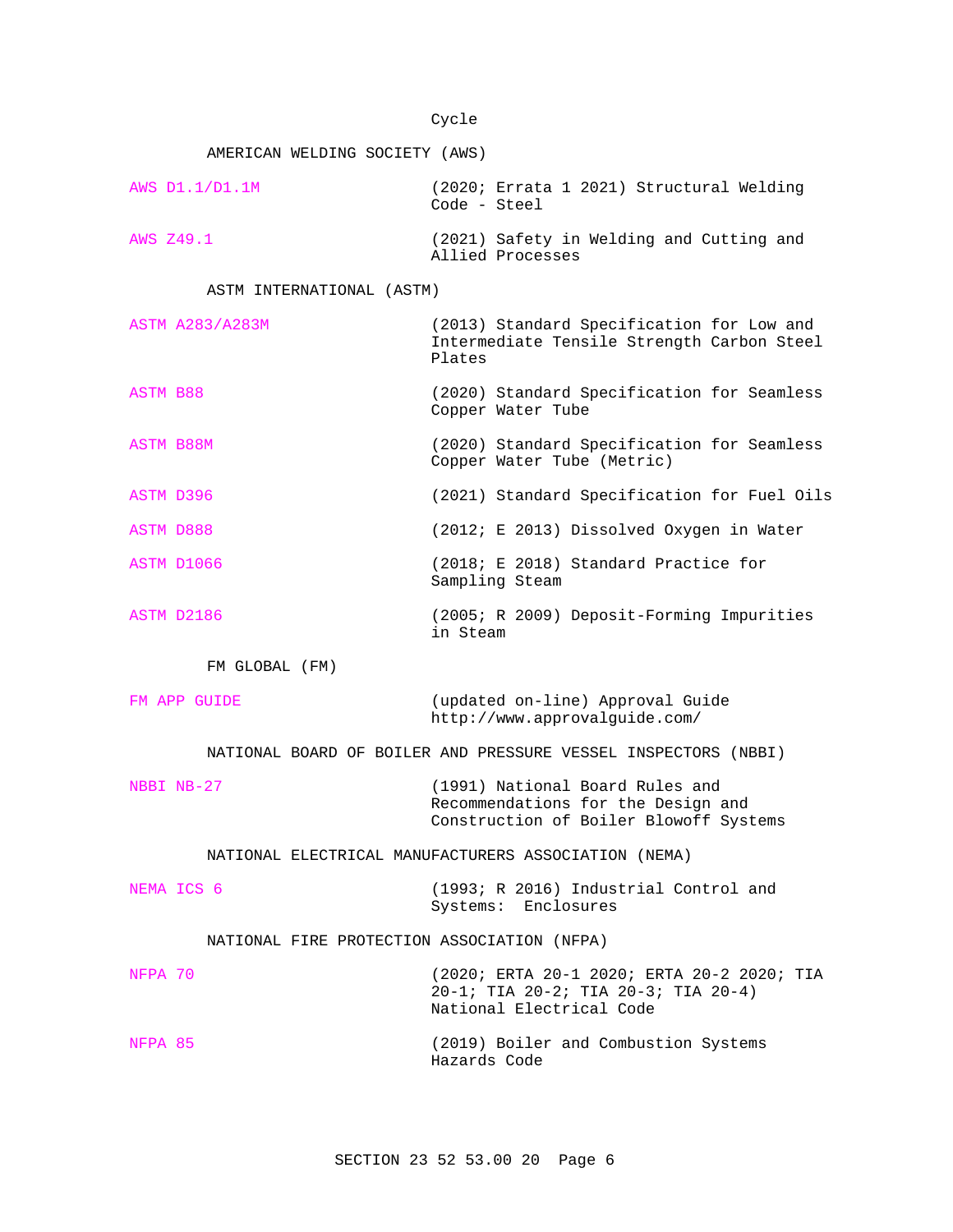U.S. GENERAL SERVICES ADMINISTRATION (GSA)

| CID A-A-50504                                      | (Basic) Analyzers, Flue-Gas, Orsat-Type,<br>Portable                                                                                                                |  |
|----------------------------------------------------|---------------------------------------------------------------------------------------------------------------------------------------------------------------------|--|
| $CID A-A-50562$                                    | (Basic) Pump Units, Centrifugal, Water,<br>Horizontal; General Service and<br>Boiler-Feed: Electric-Motor or<br>Steam-Turbine-Driven                                |  |
| $CID A-A-50566$                                    | (Basic) Monitoring Devices, Emission,<br>Stack Related                                                                                                              |  |
| CID A-A-50573                                      | (Basic, Notice 1) Water Softener Unit,<br>Lime-Soda Type                                                                                                            |  |
| CID A-A-59249                                      | (Basic; Notice 1; Notice 2) Filters,<br>Fluid, Pressure, Feedwater                                                                                                  |  |
| $FS$ $F-B-2902$                                    | (Basic; Notice 1) Boilers, Steam Watertube<br>(Bent Tube, Multi-Drum and Cross Drum)<br>Packaged Type (10,000,000 to 125,000,000<br>BTU/HR Thermal Output Capacity) |  |
| $FS$ $F-B-2910$                                    | (Basic) Burners, Single Oil, Gas, and<br>Gas-Oil Combination for Packaged Boilers<br>(320,001 to 125,000,000 BTU/HR Thermal<br>Output Capacity)                     |  |
| $FS$ $F-F-2901$                                    | (Basic; Notice 1) Feeders, Boiler Water<br>Treatment, By-Pass and Compound Receiver<br>Types                                                                        |  |
| $FS$ $F-P-2908$                                    | (Basic; Notice 1) Pumping Units,<br>Condensate, Return; and Boiler Feed Package                                                                                     |  |
| $FS$ TT-P-28                                       | (Rev H) Paint, Aluminum, Heat Resisting<br>$(1200$ Degrees $F.$ )                                                                                                   |  |
| $FS W-H-2904$                                      | (Basic; Notice 1) Heaters, Fluid,<br>Deaerating (For Water Only) 1,000 to<br>1,600,000 Pounds Per Hour Capacity                                                     |  |
|                                                    | U.S. NATIONAL ARCHIVES AND RECORDS ADMINISTRATION (NARA)                                                                                                            |  |
| 29 CFR 1910-SUBPART D                              | Walking - Working Surfaces                                                                                                                                          |  |
| U.S. NAVAL FACILITIES ENGINEERING COMMAND (NAVFAC) |                                                                                                                                                                     |  |
| NAVFAC MO 225                                      | (1990) Industrial Water Treatment                                                                                                                                   |  |
| NAVFAC MO 324                                      | (1992) Inspection and Certification of<br>Boilers and Unfired Pressure Vessels                                                                                      |  |
| WATER QUALITY ASSOCIATION (WQA)                    |                                                                                                                                                                     |  |
| $WOA S-100$                                        | (2000) Household, Commercial, and Portable                                                                                                                          |  |

Exchange Cation Exchange Water Softeners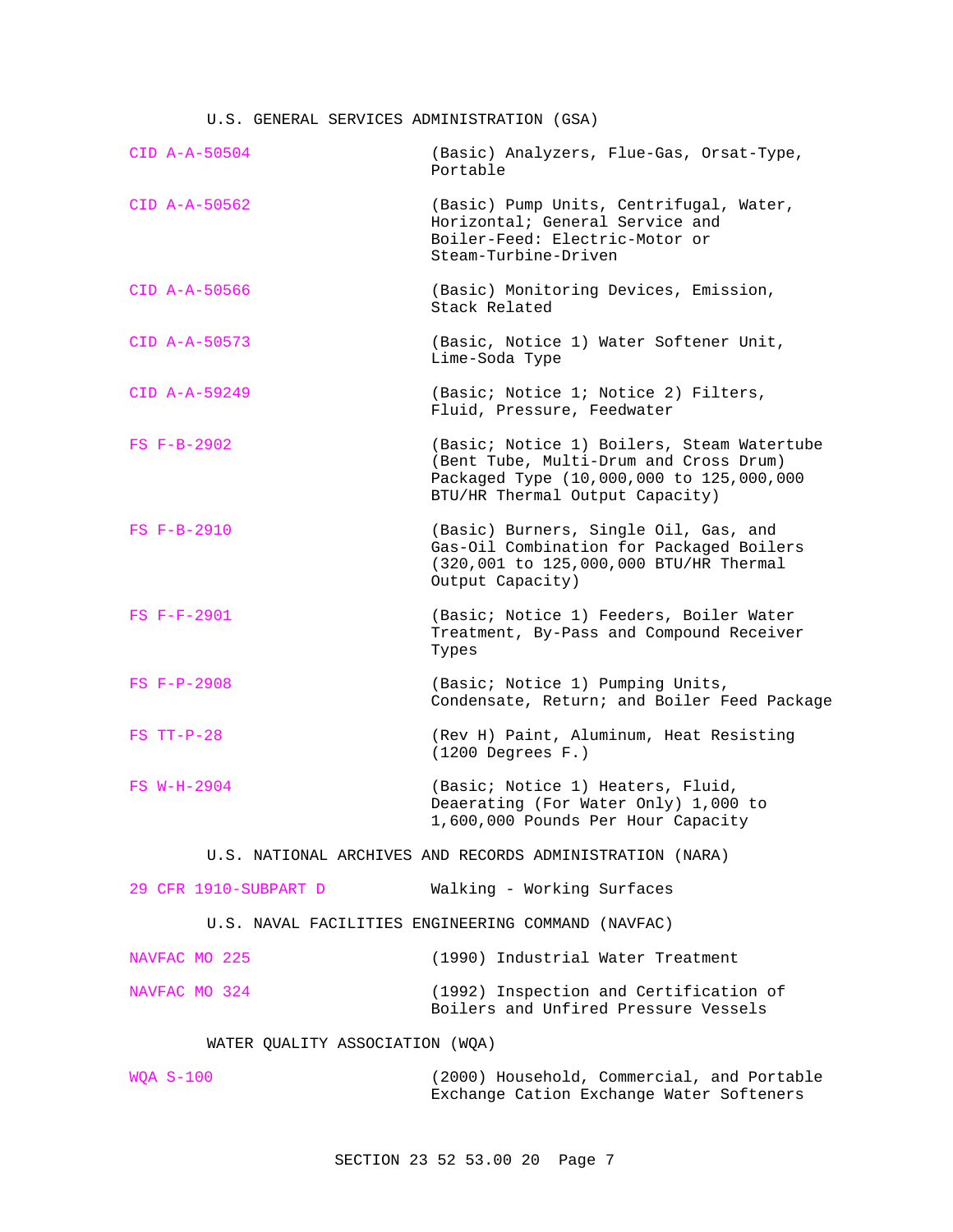#### 1.2 SYSTEM DESCRIPTION

Describe the performance or design requirements and tolerances of the complete system. Section 23 52 33.01 20 STEAM HEATING PLANT WATERTUBE SHOP ASSEMBLED COAL/OIL OR COAL.

### 1.2.1 Heating Surface and Volume Measurements

Submit heating surface and volume measurements, including heat release calculations sufficient to establish compliance of boilers with heat release requirements. Base calculations on the specified efficiency and capacity.

### 1.3 RELATED REQUIREMENTS

Section 23 03 00.00 20 BASIC MECHANICAL MATERIALS AND METHODS with the following additions and modifications applies.

#### 1.4 SUBMITTALS

#### **\*\*\*\*\*\*\*\*\*\*\*\*\*\*\*\*\*\*\*\*\*\*\*\*\*\*\*\*\*\*\*\*\*\*\*\*\*\*\*\*\*\*\*\*\*\*\*\*\*\*\*\*\*\*\*\*\*\*\*\*\*\*\*\*\*\*\*\*\*\*\*\*\*\***

**NOTE: Review Submittal Description (SD) definitions in Section 01 33 00 SUBMITTAL PROCEDURES and edit the following list, and corresponding submittal items in the text, to reflect only the submittals required for the project. The Guide Specification technical editors have classified those items that require Government approval, due to their complexity or criticality, with a "G." Generally, other submittal items can be reviewed by the Contractor's Quality Control System. Only add a "G" to an item if the submittal is sufficiently important or complex in context of the project.**

**For Army projects, fill in the empty brackets following the "G" classification, with a code of up to three characters to indicate the approving authority. Codes for Army projects using the Resident Management System (RMS) are: "AE" for Architect-Engineer; "DO" for District Office (Engineering Division or other organization in the District Office); "AO" for Area Office; "RO" for Resident Office; and "PO" for Project Office. Codes following the "G" typically are not used for Navy, Air Force, and NASA projects.**

**The "S" classification indicates submittals required as proof of compliance for sustainability Guiding Principles Validation or Third Party Certification and as described in Section 01 33 00 SUBMITTAL PROCEDURES.**

**Choose the first bracketed item for Navy, Air Force, and NASA projects, or choose the second bracketed item for Army projects. \*\*\*\*\*\*\*\*\*\*\*\*\*\*\*\*\*\*\*\*\*\*\*\*\*\*\*\*\*\*\*\*\*\*\*\*\*\*\*\*\*\*\*\*\*\*\*\*\*\*\*\*\*\*\*\*\*\*\*\*\*\*\*\*\*\*\*\*\*\*\*\*\*\***

Government approval is required for submittals with a "G" or "S" classification. Submittals not having a "G" or "S" classification are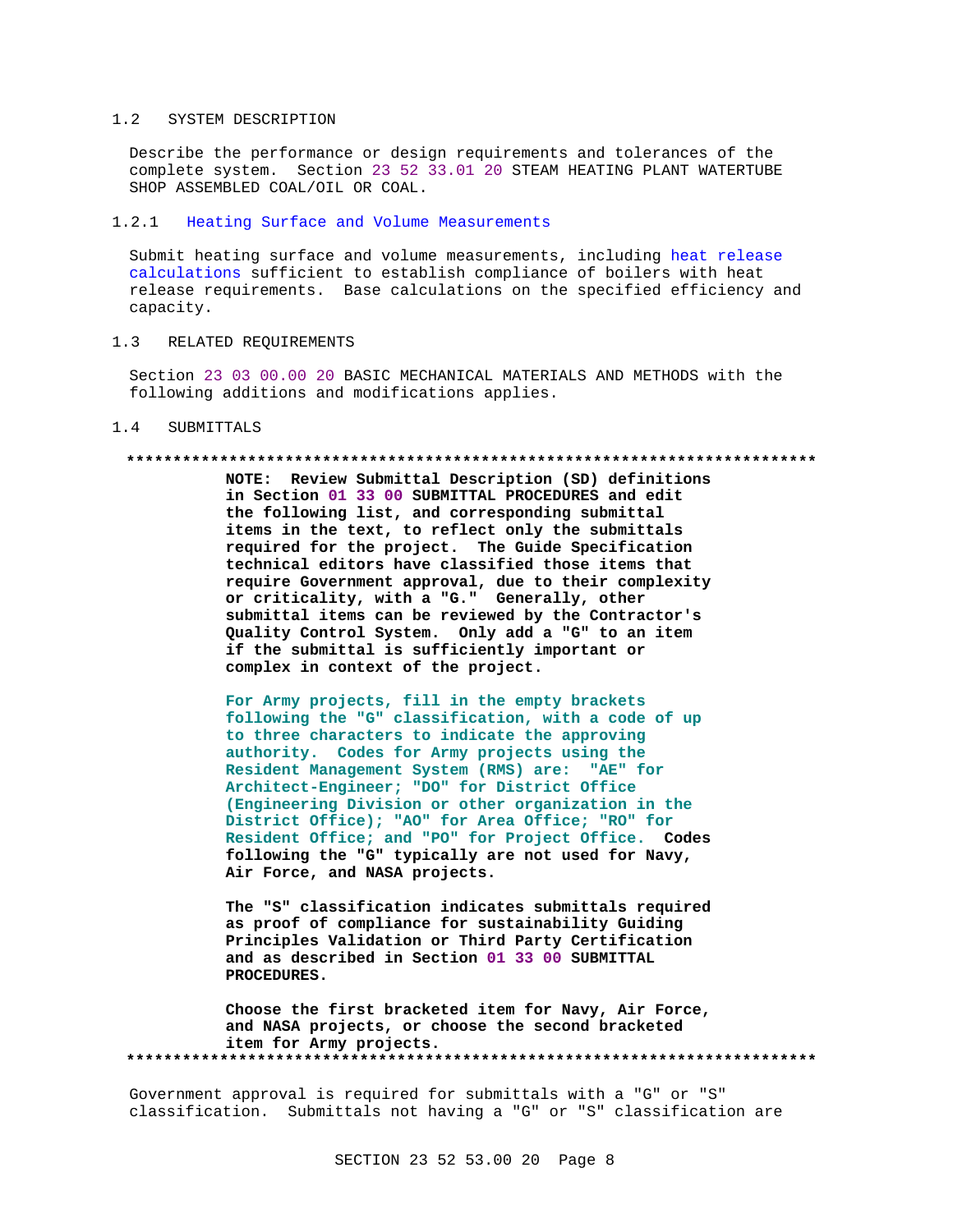[for Contractor Quality Control approval.][for information only. When used, a code following the "G" classification identifies the office that will review the submittal for the Government.] Submit the following in accordance with Section 01 33 00 SUBMITTAL PROCEDURES:

SD-02 Shop Drawings

Steam Boiler System

SD-03 Product Data

Boiler Efficiency

SD-05 Design Data

Heating Surface and Volume Measurements

Heat Release Calculations

## SD-06 Test Reports

Boiler System Start-Up Tests

 Submit in accordance with paragraph FIELD QUALITY CONTROLS. Submit detailed written record of the start-up performance, including burner setting data over the entire load range, to the cognizant authority before the Contractor's and sub-contractor's test personnel leave the site.

# SD-07 Certificates

Report of Prior Installations

Engineer's Qualification Resume

Start-Up Plan

Start-Up Certification

#### Boilers

 Submit evidence that boilers meet requirements of standards specified below. Include with the certificate of compliance acceptable evidence that standards are met. Acceptable evidence of meeting these standards will be the official UL listing for oil-fired, gas-fired or gas-oil fired boiler assemblies, as applicable, plus the appropriate official ASME symbol stamp.

#### SD-10 Operation and Maintenance Data

Boilers, Data Package 4

 Submit in accordance with Section 01 78 23 OPERATION AND MAINTENANCE DATA. Submit evidence for boiler, boiler controls, instrumentation and feedwater equipment manufacturers that a permanent service organization is either maintained by each manufacturer or is trained and franchised by the equipment manufacturer, which will be able to render satisfactory service to the equipment on a regular and emergency basis. Provide the name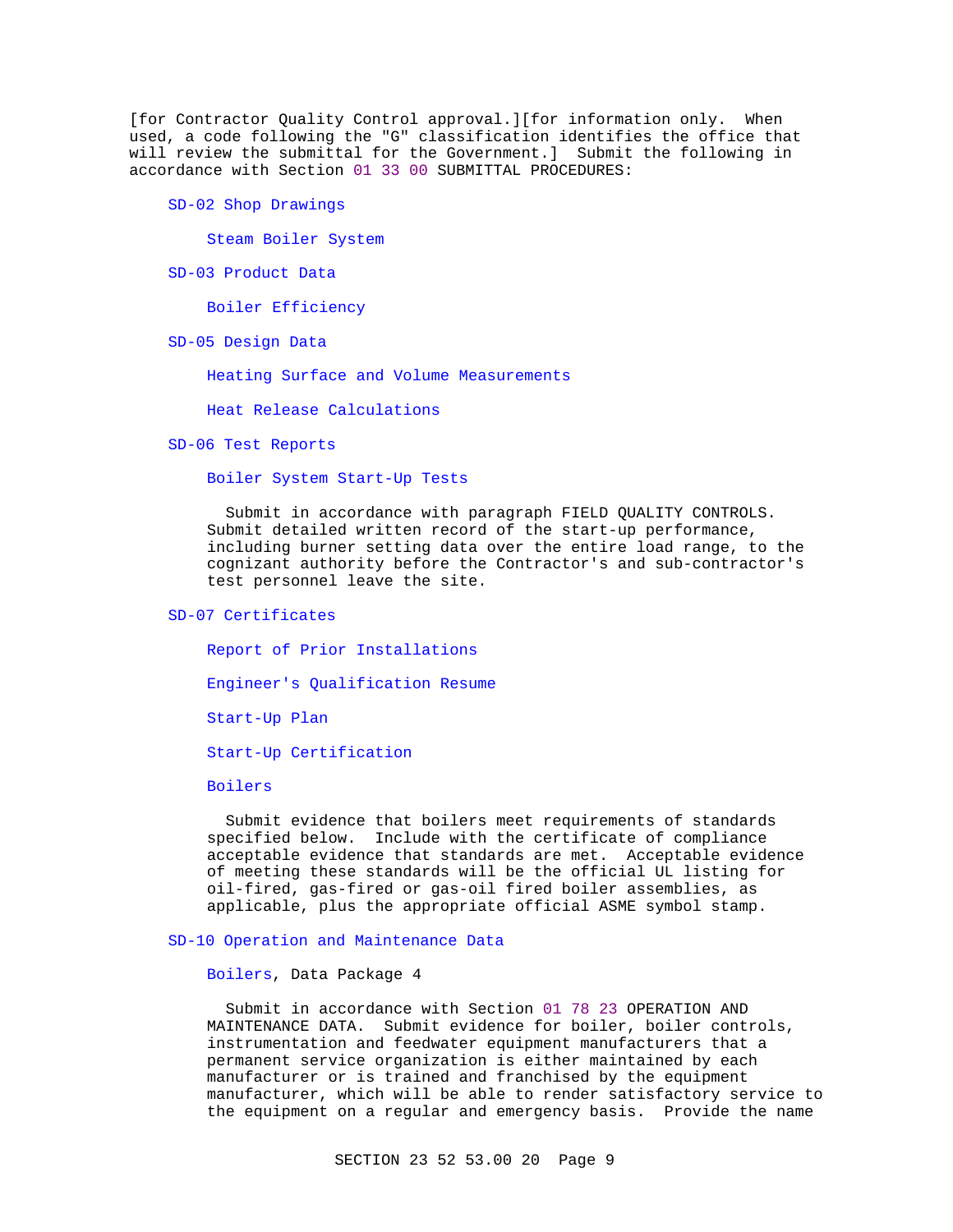and telephone number of the person to contact for services.

### 1.5 QUALITY ASSURANCE

The Contractor shall provide the service of a qualified engineer or technician for start-up, testing, and installation of equipment as specified below. Provide the services of technician or engineer until the installation of equipment is coordinated and completed with checkout. The Contracting Officer reserves the right to reject the engineer or technician proposed if the engineer or technician's qualifications are not suitable or are questionable. More than one engineer or technician may be provided based on the types of specific equipment. One engineer or technician as appointed by the Contractor shall supervise and be responsible for the overall installation, start-up, and testing and checkout of systems.

#### 1.5.1 Report of Prior Installations

Boilers, burners, combustion controls, and feedwater equipment shall be of proven design. Submit evidence to show that substantially identical equipment of comparable capacity within 20 percent has been successfully installed and operated in not less than three installations under comparable operating conditions for a period of not less than 2 years.

# 1.5.2 Engineer's Qualification Resume

Submit a printed certified qualification resume of the engineer or technician to the Contracting Officer. The engineer or technician's resume shall list applicable experience related to installation, start-up and testing of equipment and applicable factory training and education. Qualifications require the engineer to have supervised two installations of similar size and type which are operating satisfactorily. More than one engineer or technician may be provided based on the types of specific equipment. In event more than one engineer or technician is provided, provide a certified resume for each one and indicate his specific specialty and item of work on the resume.

### 1.5.3 Start-Up, Testing, and Installation Engineer

The Contractor shall provide the services of a qualified engineer or technician for start-up, testing, and installation of equipment as specified under paragraph QUALIFICATIONS OF ENGINEER. The engineer or technician shall be an employee of the equipment manufacturer.

# 1.5.4 Installation

Provide an installation engineer or technician to install and supervise the installation of steam boiler system including instrumentation and boiler controls. Provide the technician or engineer until equipment installation is coordinated and completed with checkout.

# 1.5.5 Start-Up Plan

Submit a written schedule with dates of start-up, test, installation and checkout of equipment to the Contracting Officer.

# 1.5.6 Start-Up and Test

The specific equipment tested shall be the boiler, boiler controls, boiler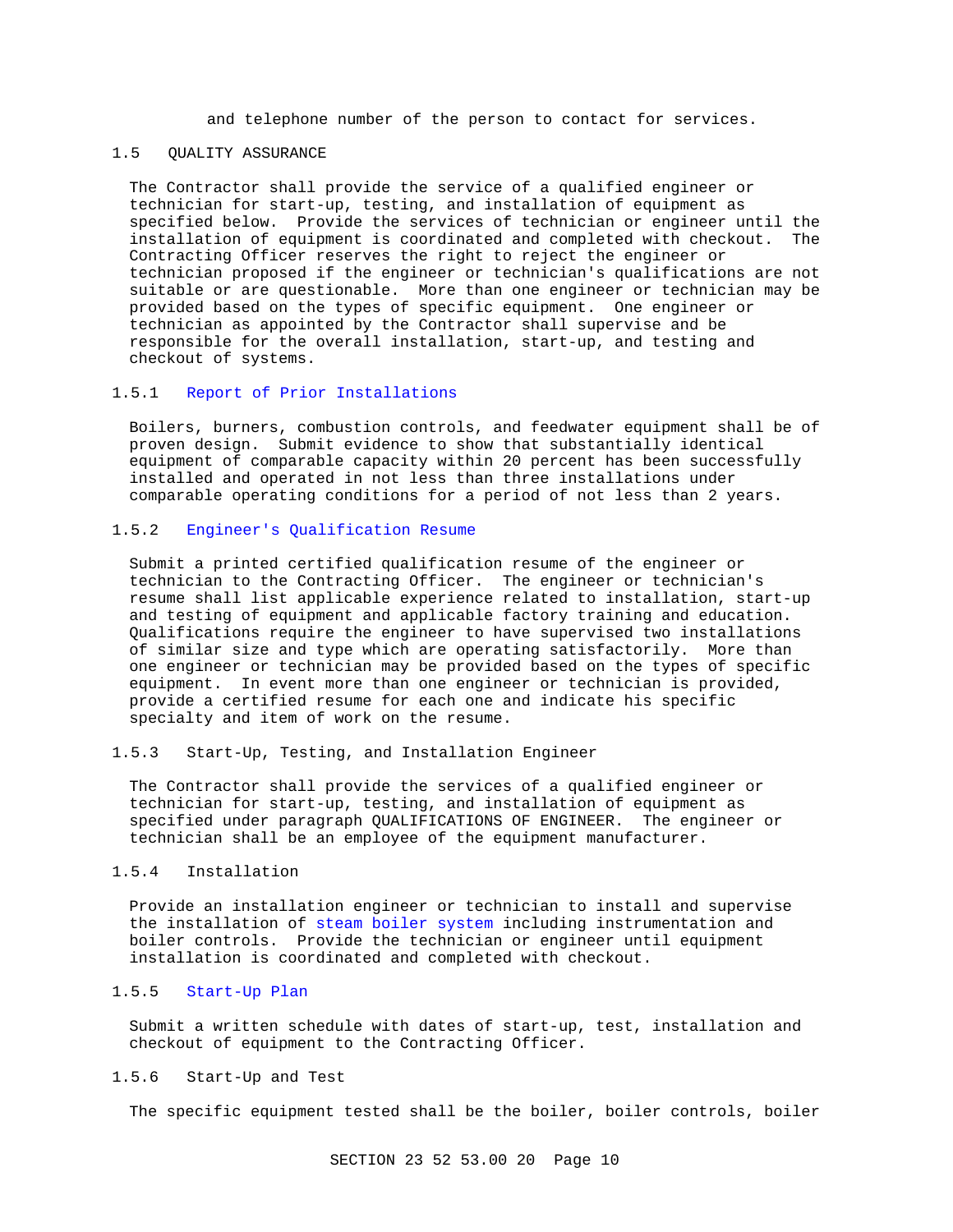instrumentation and feedwater equipment. The start-up and testing engineer or technician shall remain on the job until the unit has been successfully operated for [\_\_\_\_\_] days and the unit has been accepted by the Contracting Officer.

#### $1.5.7$ Start-Up Certification

After installation of equipment, submit a certificate or certified written statement, signed by the engineer or technician, that the equipment is installed in accordance with the manufacturer's recommendations.

#### PART 2 PRODUCTS

#### 2.1 BOILERS

NOTE: Steam-atomizing burners should be specified only if the boiler operating pressure exceeds 690 kPa (gage) 100 psig. NOTE: Oil burners can have turndown ratio of 4,5, or  $6$  to  $1.$ NOTE: Repetitive self checking circuits are required only on boilers with modulating controls which operate for long periods of time without burner shutdown. NOTE: Steam operated feedwater injectors should be specified only for boilers operating at or above 345 kPa (gage) 50 psig. \*\*\*\*\*\*\*\*\*\*\*\*\*\*\*\*\*\*\*\*\*\*\*\* NOTE: Combustion units should have metering combustion controls. Investigate energy savings. Combustion units larger than 7034 kW 24,000,000 Btu/hr input should have oxygen trim in order to optimize fuel usage. CO trim should be considered for larger boiler installations as an adjunct to oxygen trim for increased efficiency. 

Provide boilers that conform to FS F-B-2902 and have a gross output capacity of at least [\_\_\_\_\_] kW Btu per hour when operating at a steam pressure of [\_\_\_\_] kPa (gage) pounds per square inch gage (psig) at the site under design conditions when the burner is firing No. [\_\_\_\_] oil conforming to [ASTM D396] having a higher heating value of [\_\_\_\_] MJ/kg Btu per gallon [or] [[natural] [manufactured] [mixed] [liquified petroleum] gas having a higher heating value of [\_\_\_\_\_] MJ/kg Btu per cubic foot and a pressure of [\_\_\_\_] kPa (gage) psig at the fuel train connection]. Provide [air-atomizing] [or] [steam atomizing] burners. Rotary type burners are unacceptable. Provide burners capable of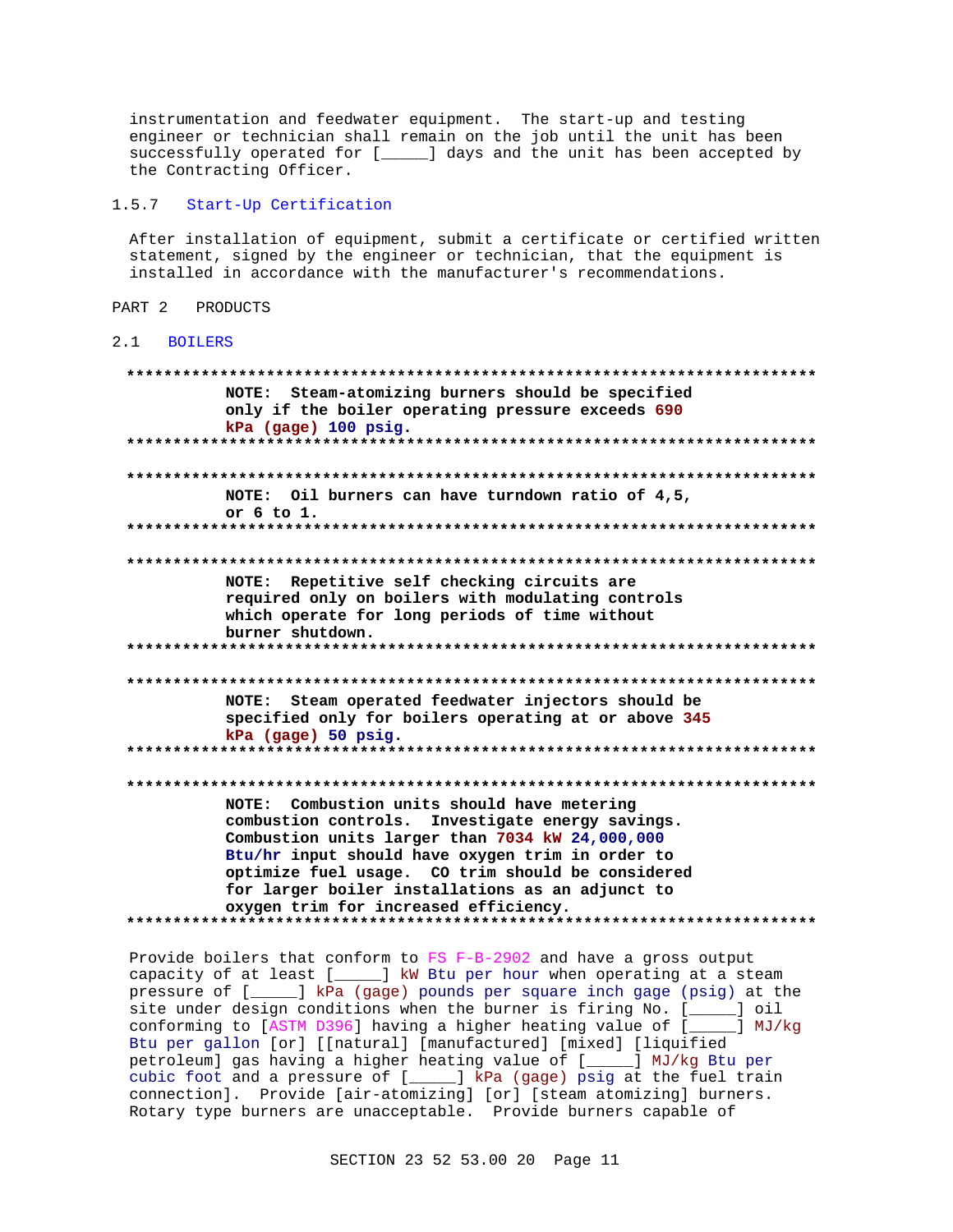operating at a turn down ratio of [\_\_\_\_\_]. Provide automatic [recycling] [nonrecycling] programming controls and incorporate means for automatic self-checking of the circuit beginning of each start-up cycle. [Include a repetitive self-checking circuit to check all components at not more than the specified time interval in FS F-B-2910 during the entire period of burner operation, and sensor shall be of the ultraviolet type.] [Connections shall be provided for remote starting or stopping of the boilers.] [Provide steam operated feedwater injectors.] Provide combustion control system of the [modulating positioning type where the final control elements for fuel and air inputs, between minimum and maximum limits, are positioned in proportion to load] [semi-metering type where the final control element for one input, either fuel or air, is positioned in proportion to load; flow of the other input is measured and controlled in proportion to load as indicated by the position of the control element for the first input] [full metering (fuel flow/air flow basis) type where the final control element for one input, either fuel or air, is positioned in proportion to load, or the flow for that input is controlled in proportion to load, and the other input is measured and controlled in proportion to the measured flow of the first input] [Provide with oxygen compensation where one of the control elements is biased, modified slightly, on the basis of continuous flue gas analyses, to maintain the proper percentage of oxygen for various firing rates.] Boilers shall be designed in accordance with the applicable provisions of ASME BPVC SEC I and current addenda therein. Boilers shall be equipped with combustion control safety devices conforming to NFPA 85. The following design requirements and conditions shall apply:

- a. Maximum allowable steam working pressure of [\_\_\_\_\_] kPa (gage) psig, as designated by the symbol "P" in the ASME Code and determined by employing the allowable stress values, design rules, and dimensions therein.
- b. Operating pressure of [\_\_\_\_\_] kPa (gage) psig at the steam drum outlet.
- c. Feedwater temperature of [\_\_\_\_\_] degrees C degrees F at entrance to the boiler plant.
- d. Elevation of [\_\_\_\_\_] meter feet above sea level at the site.
- e. Ambient air temperatures outside the plant of [\_\_\_\_\_] degrees C degrees F minimum to [\_\_\_\_\_] degrees C degrees Fmaximum; average inside temperature of [\_\_\_\_\_] degrees C degrees F and relative humidity of [\_\_\_\_\_] percent.
- f. Steam quality of [99.5] [99.0] [\_\_\_\_\_] percent.
- [ g. Make-up feedwater analysis of [\_\_\_\_\_] parts per million (ppm) total solids and [\_\_\_\_\_] ppm total alkalinity.
- ][h. Steam temperature of [\_\_\_\_\_] degrees C degrees F at the steam drum outlet.

### ]2.1.1 Boiler Connections

Requirements for interconnecting piping, insulation, fuel supply, [vibration isolation] [\_\_\_\_\_] and other related work necessary to provide a complete and operable steam system, whether or not specifically mentioned above, shall conform to applicable requirements of other sections of Division 15, and electrical work shall conform to applicable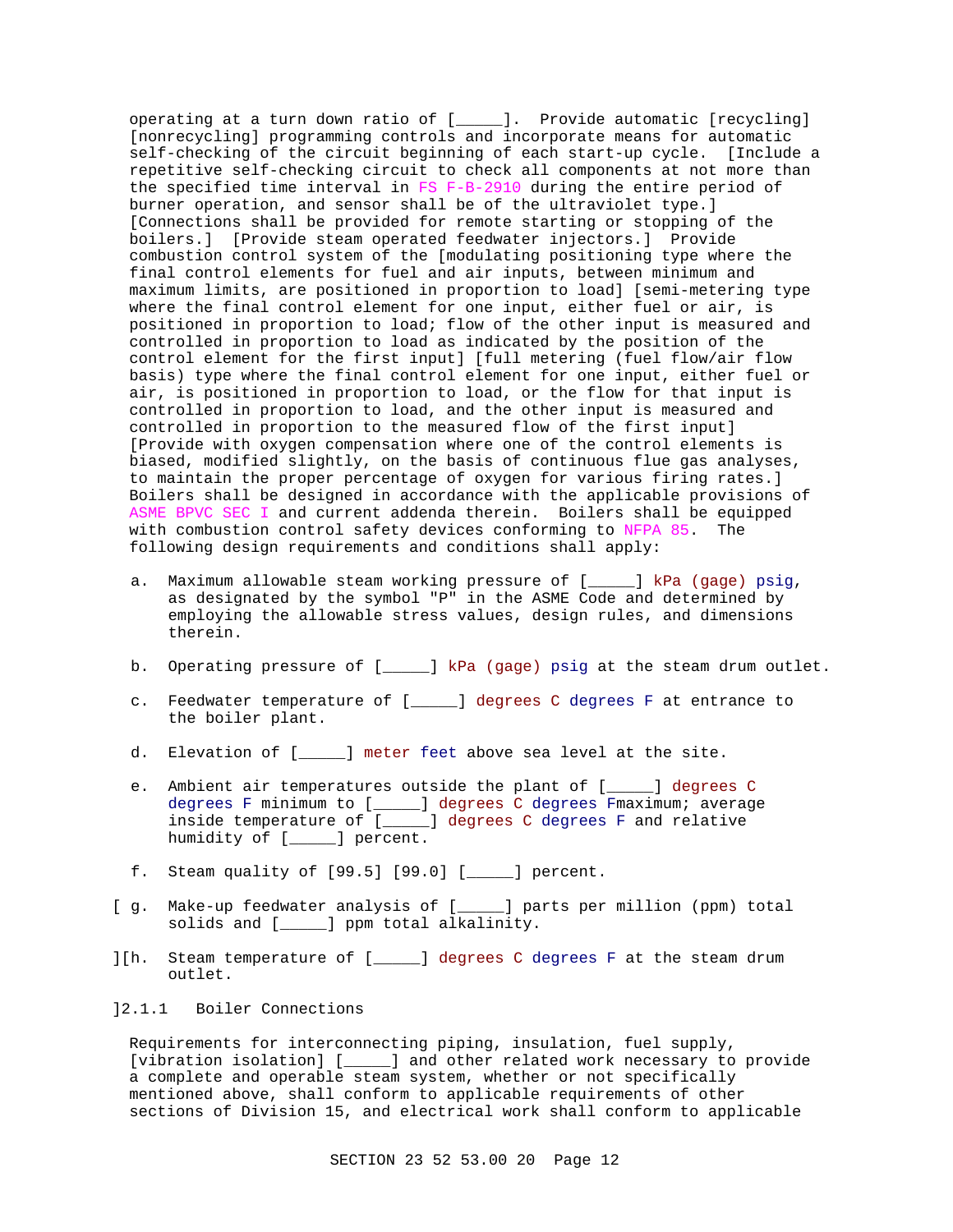requirements in Division 16.

#### $2.1.2$ Boiler Efficiency

[Gas fired boilers shall have a steady state combustion efficiency of at least 80 percent.] [Oil fired boilers shall have a steady state combustion efficiency of at least 81 percent.] Boiler efficiency, when tested as specified herein, shall be not less than [79-83] [percent when firing No. [\_\_\_\_\_] fuel oil] [and] [78-82] [percent when firing [\_\_\_\_\_] gas]. Obtain efficiency at all loads in a range from the lower limit of the turndown ratio to 100 percent.

#### $2.1.3$ Furnace Heat Input

When boiler is operating at maximum rated output, heat input to furnace shall not exceed limits specified in FS F-B-2902 both for input per cubic meter foot of furnace volume and input per square meter foot of effective radiant heating surface.

 $2.1.4$ Steam Quality

The steam releasing surface, drum internals, and steam passages out of the drum shall be such that, with load swings from [50] [75] to 100 percent of the rated capacity per [1] [3] minute period at a boiler feedwater solids concentration of [3500 ppm] [[\_\_\_\_\_] ppm], the carryover shall not exceed [[\_\_\_\_] ppm] at the boiler nozzle, and moisture in the steam shall not exceed [0.5] [1.0] percent.

### 2.1.5 Noise Levels

# NOTE: The value for decibels for boiler shall be that required for operating personnel and OSHA requirements taking into consideration room design and other requirements.

Conduct noise measurements and exposure analysis under the overall supervision of an industrial hygienist or suitably qualified medical officer from the Navy Regional Medical Center (NRMC). Safety personnel, engineers and others who have been certified by the Chief, Bureau of Medicine and Surgery (BUMED) also may supervise the work. Maintain exposure limits for potentially hazardous noise levels of 85 dB, continuous or intermittent and 140 dB peak sound pressure, impulse or impact. Sound level meter shall conform as a minimum to the Type 2 requirements cited in ASA S1.4.

Air Pollution Control  $2.1.6$ 

# Note: Research local, state, and federal emission standards and place any unusual or new requirements in this specification section.

Provide fuel burning equipment, combustion control system(s) [and] stack(s) [and emission control equipment] designed, installed, and when applicable, adjusted so that emissions at any loading within the range of the boiler output specified do not exceed federal, state, and local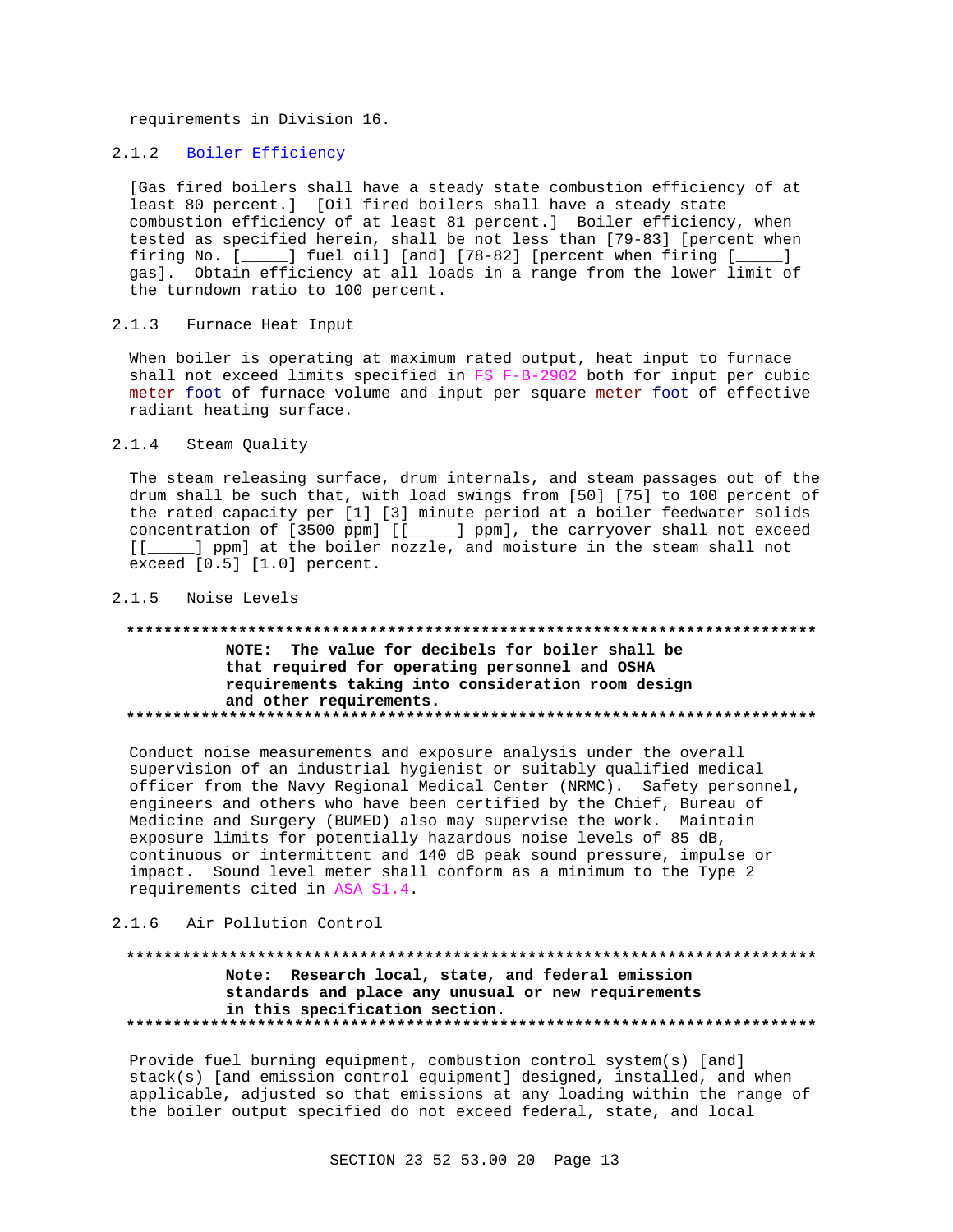environmental rules and regulations. Emission requirements to be considered include sulfur oxides, carbon monoxide, particulate, or nitrogen oxides. In addition, the density of any emission to the atmosphere, except during start-up, cleaning of fires, or soot blowing, shall not exceed [No. 1] [No. 2] on the Ringlemann Scale or the Smoke Inspection Guide. The plant shall otherwise conform to applicable Federal, State and Local regulatory requirements. Air quality board "Permit to construct" [will be provided by the contracting officer][will be obtained by the contractor].

#### 2.2 BOILER CONSTRUCTION

#### 2.2.1 General

Provide boilers constructed for specified design conditions and performance requirements in accordance with applicable provisions of ASME BPVC SEC I, and current addenda thereto, and FS F-B-2902. Mount [the] [each] boiler on an internal structural steel base frame of welded construction designed to serve as skids in shipment and to permanently support the unit off the prepared foundation at the site. Assemble and install tubes, drums, and headers in a manner to permit the boiler(s) to be drained dry by gravity. [Show location of the flue gas outlet on drawings.]

# 2.2.2 Drums

Drums shall conform to FS F-B-2902 and requirements herein. Provide sufficient drum-internals to preclude thermal shock, ensure steam quality as specified herein, Ensure drum capacity addresses expected load swings to insure maintenance of drum level within set points during high load swings, and to properly condition the water in accordance with chemical feed and blowdown systems specified [indicated] [and] [specified]. Nuts, bolts, and other hardware used in assembling steam separators shall be stainless steel. Where drum internals interfere with inspection of part of the boiler drum, make provisions for the easy removal and replacement of whatever internals must be removed in order to effect a complete internal drum inspection and to provide access to tubes. Construct lower drums to preclude build-up of suspended solids, and to permit the complete drainage.

# 2.2.3 Tubes

Boiler and furnace tubes shall meet the applicable requirements of FS F-B-2902. Tangent tubes or tubes with welded flat studs or a combination thereof shall be provided for water cooling of the furnace rear wall, side walls, roof, and floor. Maximum tube spacing for tubes with welded flat studs should be given so that the problem of studs driving through tube sidewalls due to expansion and contraction does not occur. Burner wall shall be refractory-covered with optional tubes for water cooling. Tubes shall enter the steam drum below the normal water line.

### 2.3 BOILER TRIM

Boiler trim, including steam stop valves, feedwater stop and check valves, blowoff valves, water level indicators, water columns, pressure gages, safety valves and associated piping, and fittings located within the jurisdictional limits of the ASME Code shall conform to and be installed in accordance with the Code and shall meet supplemental requirements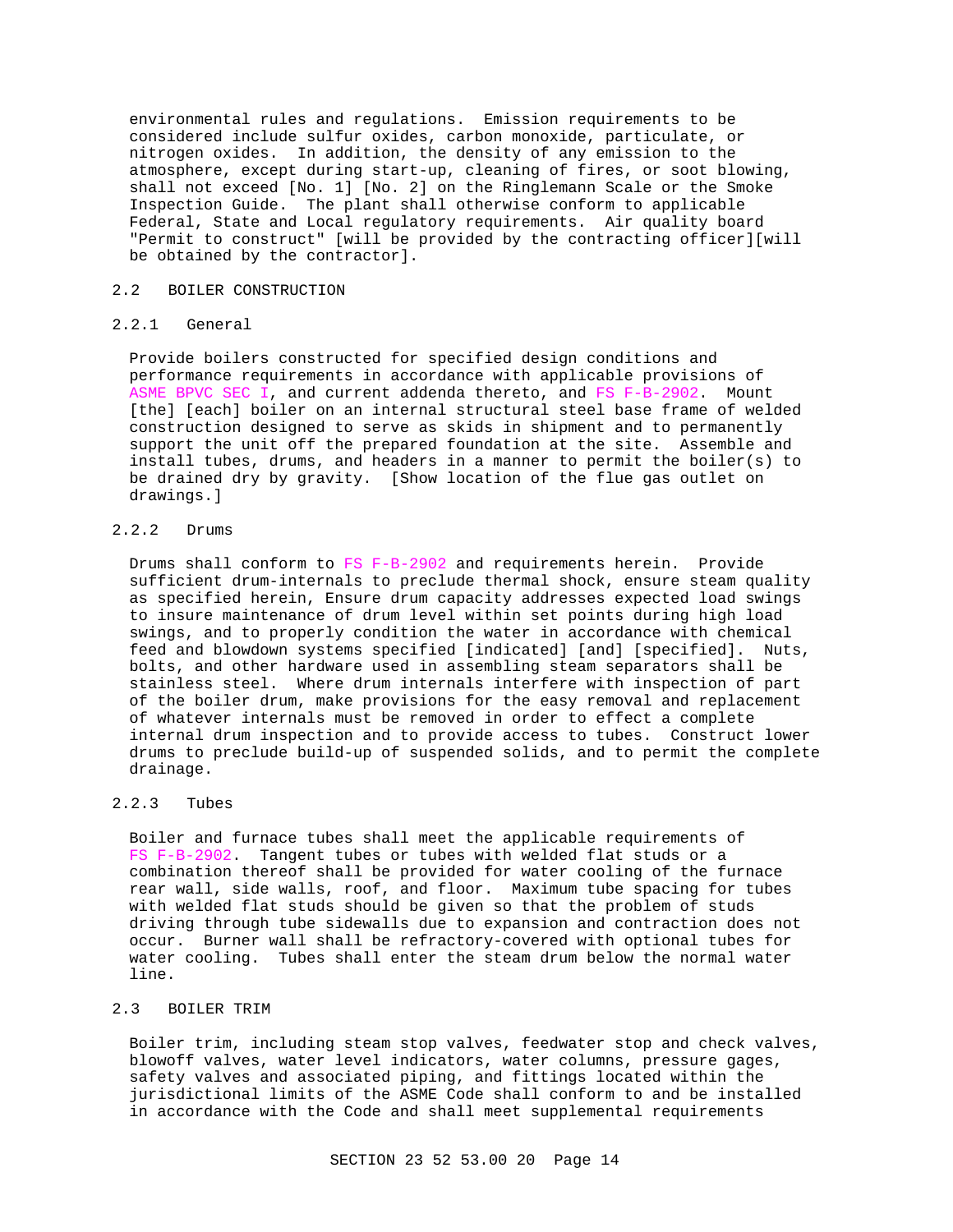specified herein. Material selection and pressure ratings for valves and piping shall be in accordance with applicable ANSI standards cited in the ASME Code and shall be based on the maximum allowable boiler working pressure specified herein except as otherwise permitted by the ASME Code.

#### $2.4$ BOILER INSTRUMENTATION

In addition to the instruments required by the boiler specification referenced above, provide the following instruments:

- a. Temperature gages to indicate temperature of [preheated oil] [air preheater inlet and outlet air][steam temperature].
- b. Meters for indicating air flow, drum level and indicating, recording, and totalizing steam and fuel flow. Installation and calibration of these meters shall confirm to ASME PTC 19.5.
- c. Instruments to indicate and record flue gas temperature.
- d. A draft gage, diaphragm or bellows type, conforming to ASME B40.100. Circular scale with graduations in Pa inches of water. Numerals shall be suitable for reading by persons with normal vision from a distance of 6 meters 20 feet. Select range for intended service and contain completely within the calibrated range. Encompassing no more than 80 percent of the total range. Gages shall be designed and constructed to ensure accuracy within plus or minus 2 percent of the full scale reading in ambient temperatures varying from 2 degrees C to 57 degrees C 35 degrees F to 135 degrees F. Operating mechanisms shall withstand, without affecting gage accuracy or damage to the instrument, surges equal to 100 percent above or below the entire scale range. Gages shall be calibrated prior to installation and shall require no further calibration or adjustment other than setting the pointer to zero. Provide gages with a single pressure connection to the diaphragm, or bellows. Provide pressure connections with a 3-way stopcock which will permit checking of the zero setting and calibration at any time without breaking service connections.

# NOTE: Select the applicable paragraph(s) from the following

- [e. A carbon dioxide recorder which shall measure, record, and indicate the percentage by volume of carbon dioxide (CO2) detected in the flue gas. The recording unit shall be flush mounted and furnished with locking device and master key.
- ][e. Provide complete oxygen analyzer system to measure oxygen content of flue gases generated by combustion of [gas] [or] [oil] as specified in paragraph BOILER PLANT CONTROLS AND INSTRUMENTS herein for each boiler. The output of the analyzer shall range from zero to 25 percent oxygen. The analyzer shall include the following:
	- (1) Provide complete aspirating system with proper connection to stack, necessary steam or water aspirating facilities, and piping of proper specification to analyzer. Provide piping in accordance with the oxygen analyzer manufacturer's recommendations and install tight. Install equipment install in accordance with manufacturer's instructions.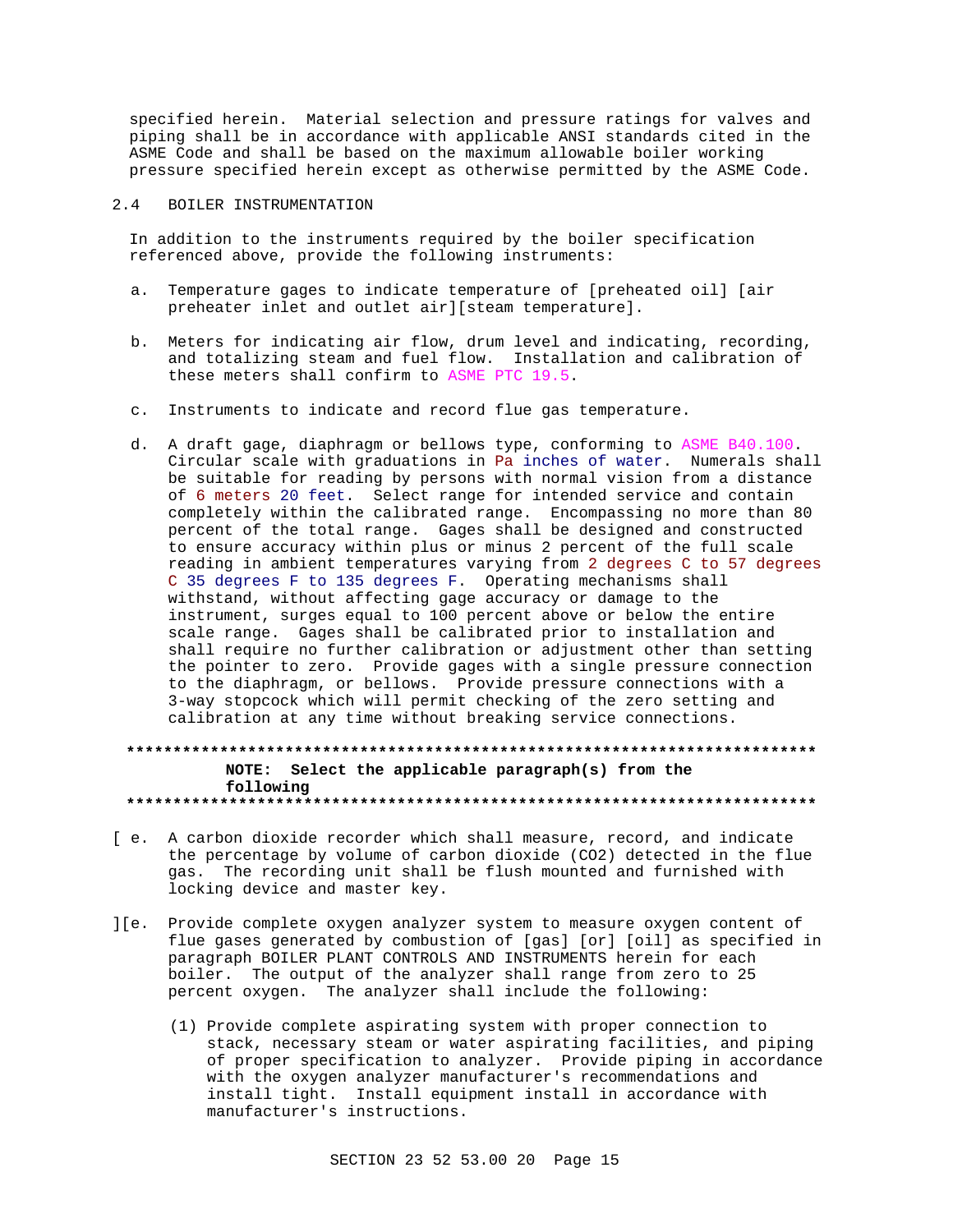- (2) Provide a paramagnetic analyzer. Analyzer shall provide oxygen analysis in the zero to 25 percent oxygen range, and have means of calibration. Provide zero range and span adjustments as required.
- (3) Analyzer output and recorder input shall be compatible. Provide necessary transducers, connect, and place in proper operation. Follow special instructions relating to electrical transmission between analyzer and recorder as to the application of shielded wiring in conduit.
- (4) Check system with two calibrating gases as follows: (a) 100 percent nitrogen, and (b) 3.5 percent oxygen and remainder nitrogen.
- ][e. Direct Probe In Situ Type: Oxygen analyzer shall be the direct probe type utilizing an in-situ zirconium sensing element. Determine flow characteristic and insert element in location where flue gas is in transition and is representative. Sensing element shall be contained within a protective shield mounted to the ductwork by means of an adapter plate, all furnished by the manufacturer. Analyzer shall be equipped with a facility to allow daily automatic calibration check without removing the analyzer from the process. That is, sample gases may be injected directly on the sensing element while the analyzer is in the process. In order to eliminate temperature effect of flue gases, maintain the cell temperature in the probe at 843 degrees C 1,550 degrees F by means of an externally mounted temperature controller equipped with cold junction compensation and coupled to the probe with at least 6 meters 20 feet of flexible cable. Analyzer shall be FM APP GUIDE approved and certified for "in-stack" analysis technique. Output signal range shall be 4 to 20 milliamps and shall represent 0.25 percent to 25 percent oxygen as a logarithmic function, 0.1 percent to 10 percent oxygen as a logarithmic function, or zero percent to 10 percent as a linear function. [Circular chart recorder shall consist of a two-pen recording control mechanism having 110 volt a.c. electric motor drive. Chart shall be 300 mm 12 inch diameter and rotate once every 24 hours. Output control signal will be 20 to 103 kPa (gage) 3 to 15 psig pneumatic. Sufficient blank charts and four ink cartridges per pen for 400 days operation shall be provided. Recorder shall have a dual 30 degrees strip indicator. Strip indicator and chart paper scale shall be logarithmic or linear and consistent with the analyzer signal conditioning.] [Strip chart recorder shall consist of a two pen solid state electronic recording/controlling mechanism. Strip chart shall be 100 mm 4 inches wide and shall be driven at a speed of 19 mm per hour 3/4 inch per hour. Recording/controlling will operate on 110 volt ac power. Recorder shall be furnished with twelve usable 24 hour logarithmic or linear charts consistent with the analyzer signal conditioning. Inking system shall be a breakaway inking system with replaceable fiber tip pens and 12 ink cartridges. Strip chart recorder/controller shall have vertical scale and horizontal driven chart. Output control signal will be 4 to 20 milliamps dc.] Flue gas temperature scale shall be 149 to 427 degrees C 300 to 800 degrees F. Entire system response shall be not more than 3 seconds.
- ] f. A smoke density [indicator] [recorder] of the [density limit] [continuous density] type with a scale calibrated in Ringlemann units. Indicating and recording systems shall include circuits for the audible warning of the maximum smoke density-limit. A vibrating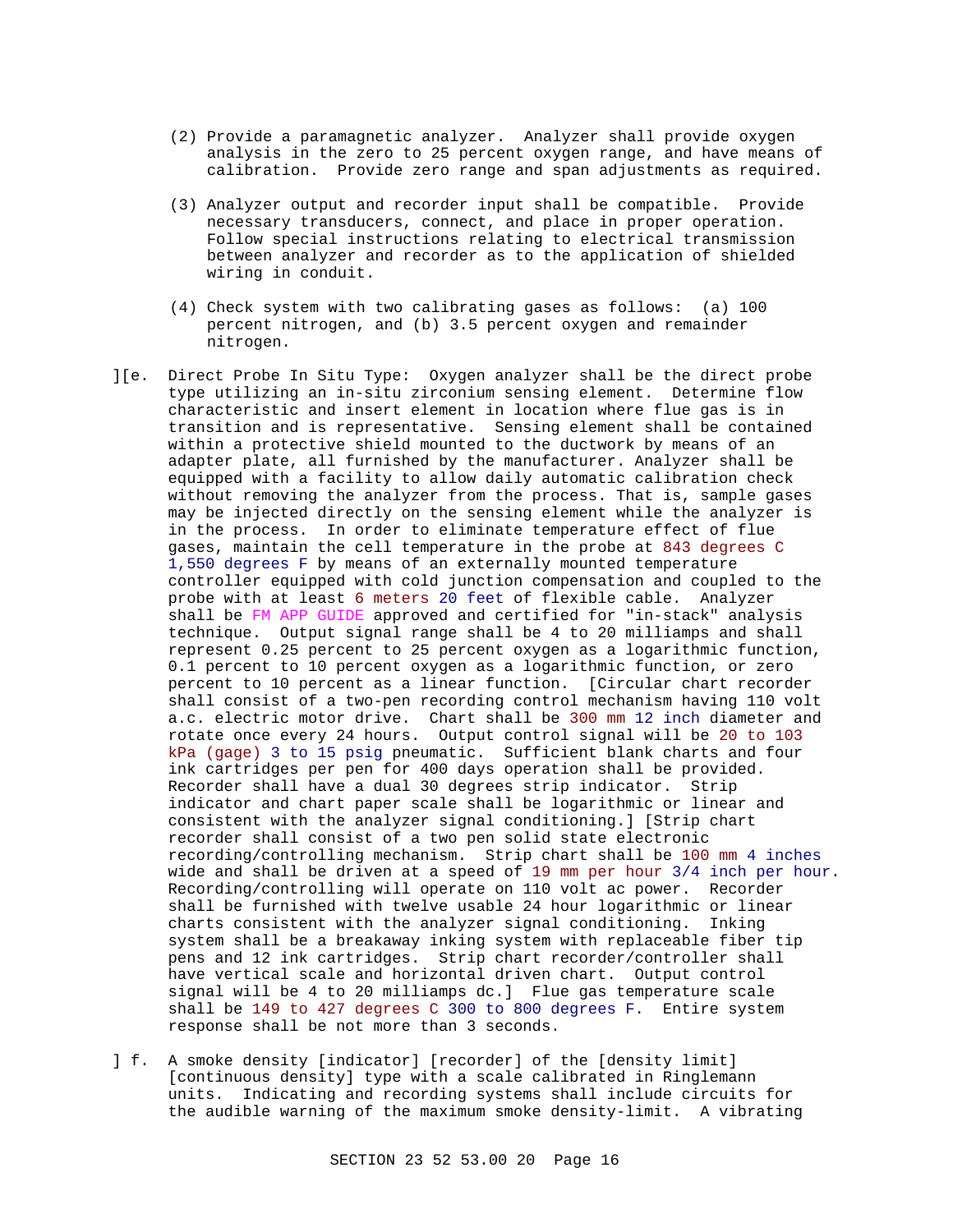electric horn shall be supplied to sound the audible signal. Otherwise the smoke density [indicator] [recorder] shall conform to CID A-A-50566.

[ g. The annunciator shall be of the solid state type and shall annunciate safety interlock and limit switch shut-downs, including flame failure, high and low water, high steam pressure, [high gas pressure,] [low gas pressure,] [high oil pressure,] [low oil pressure,] [low atomizing steam pressure,] [draft fan failure,] [high and low temperature,] [and] [\_\_\_\_\_]. Annunciator shall include at least [two] [\_\_\_\_] spare points and audible alarms for at least high and low water conditions. Annunciator shall not require special or additional devices which could affect the sensitivity of the boiler limit switches. Annunciator shall provide means to indicate the first limit or off-limit condition causing burner shutdown and to sound an alarm. Annunciator shall have a test button and a feature capability to store information on additional causes of burner shutdown. Subsequent causes of burner shutdown will be indicated after the operator acknowledges the first burner shutdown. A dust tight enclosure shall be provided.

# ]2.4.1 Instrumentation

[Instrumentation, such as the steam flow recorder, steam flow totalizer, air flow recorder, [carbon dioxide] [oxygen] recorder, and flue gas temperature recorder may be combined into one or more meters having multiple pens plus integrating capabilities as required for specified totalization functions.] [Instrumentation for recording and integrating steam flow, for recording percent of CO2 or O2 in the flue gas, and for recording flue gas temperature shall be combined in a single boiler operation meter having three pens using different colored ink.]

# 2.4.2 Control Panel

The boiler control panel shall include the following switches, controls, and accessories:

- a. Boiler on-off pushbutton station with indicating lights.
- b. Draft fan manual, start-stop, pushbutton station with indicating lights for on, off, and tripped.
- c. Controllers for the combustion control system.
- d. Manual-automatic stations for individual controllers of the combustion control system.
- e. [Indicating lights and alarm with silencer switch to signal nonrecycling safety shutdowns as specified herein [and excess smoke density conditions].] [Annunciator.]
- f. Manual switch to transfer combustion burner and controls from oil to gas and vice versa.
- g. Switch and indicating lights to control emergency gas shut-off valve.
- h. [Electric clock, 300 mm 12 inch dial, with second sweep hand and seal-in driving unit] [Digital clock that indicates hour, minutes, and seconds, with numerals suitable for reading by persons with normal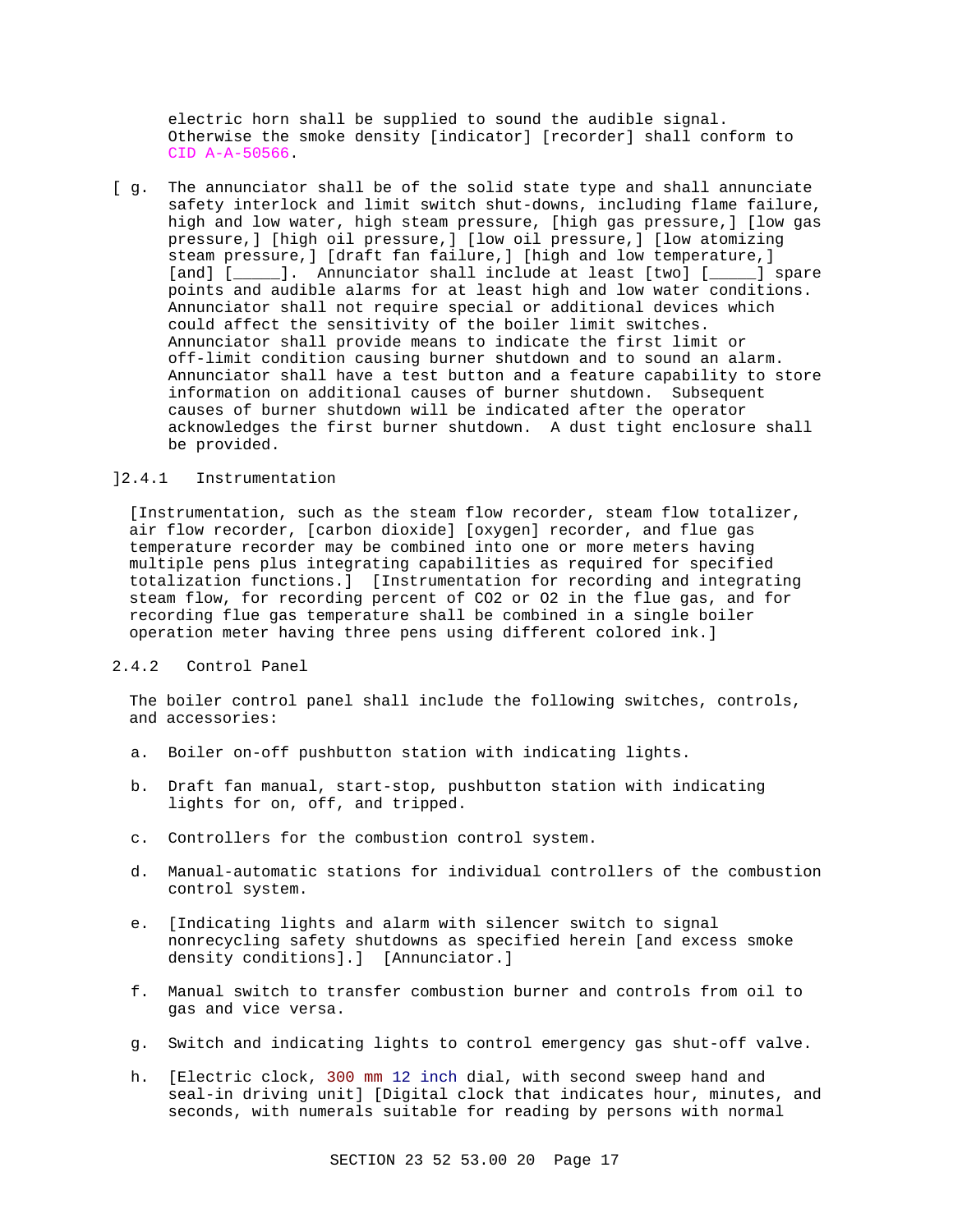vision from a distance of 6 meters 20 feet].

2.4.3 Control Systems

The flame safeguard and programming control systems shall be mounted in the central control panel or an auxiliary control panel located adjacent to the main panel adjacent to the boiler. Auxiliary panels, if provided, shall be fabricated as specified herein for the main control panel.

#### $25$ BOILER PLANT CONTROLS AND INSTRUMENTS

Provide the following plant [controls and] instruments:

- a. Instruments to indicate and record feedwater temperature and steam pressure in the deaerator.
- b. Pressure gages to indicate steam pressure in main header, conforming to ASME B40.100 [gas pressure in main supply line] [oil pressure] [atomizing steam pressure].
- c. A flue gas analyzer, Orsat type, conforming to CID A-A-50504. The analyzer shall determine the CO2, CO, O2 in the flue gas and shall be complete with chemicals and accessories for use in such determinations.
- d. A steam flow recorder which shall remotely indicate, record, and totalize the steam flow per hour through the steam header. Provide panel-mounted indicating recorder with a tamper-proof case.

# NOTE: Insert section numbers for oil and/or gas piping systems in the blanks below. e. Volumetric fuel flow meters in accordance with [\_\_\_\_], [and] [\_\_\_\_].

# NOTE: Master combustion controller should be used

# only for automatic recycling boilers.

- f. A common boiler master combustion controller located on the free standing instrument and control panel to control all boilers with each individual boiler controller acting as a submaster controller. The boiler master control system shall provide for base loading one [or more] boilers. Base loaded boilers shall be selected manually by an externally accessible switch. On call for heat, lead boiler shall cut in and moderate firing rate to satisfy demands. When maximum desired firing rate is reached, lag boiler or boilers shall cut in. Only one boiler shall be on modulating firing at one time. Maximum desired firing rate for base loaded boiler shall be adjusted initially for boiler peak efficiency and shall be capable of easy manual adjustment by operating engineer. Adequate indicators shall be provided to show the method of loading of each boiler, and load being carried by it. Make adjustments at the front panel and no linkage adjustment shall be necessary.
- g. The combustion control system shall be capable of maintaining the plant steam pressure at the main header within the tolerance limits of [\_\_\_\_\_] percent expressed as a percent of the set point values. The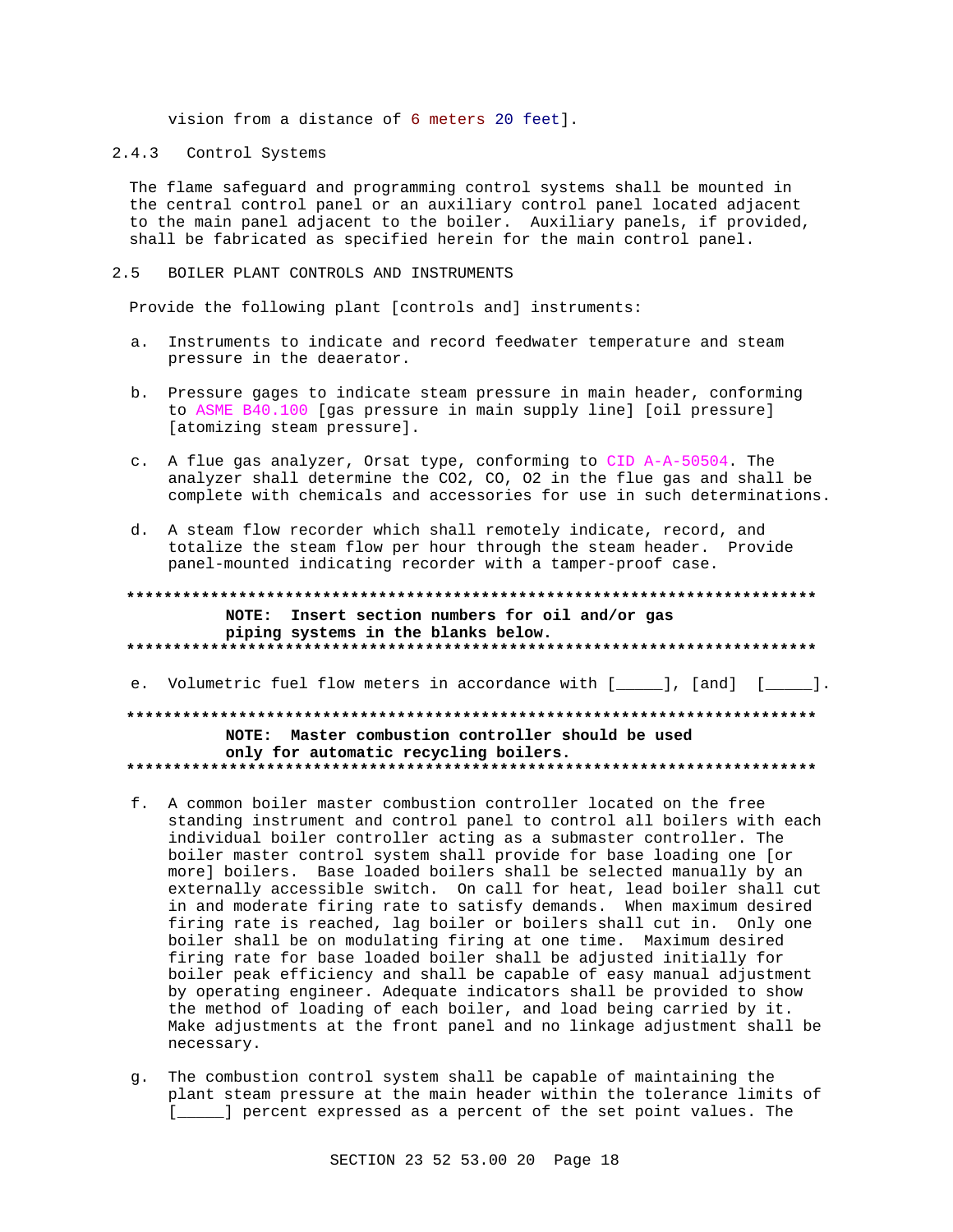specified tolerance shall apply to any load which, within a one minute period, swings from a steady-state condition to an increase (or decrease) in load equal to a maximum of 10 percent of the plant. Regulation tolerances shall apply to any steady state condition within the plant turndown ratio of [\_\_\_\_\_]. After a load swing of 10 percent the concentration of oxygen in the flue gas shall not vary more than plus or minus [\_\_\_\_\_] percent of the values established at time of system set up within a time period of 30 seconds for firing rates of or above 33 percent of maximum, and plus or minus [\_\_\_\_\_] for firing rates below 33 percent of maximum. [For oxygen compensation, a continuous analysis of flue gases leaving the boiler shall be made and recorded by an oxygen indicator and recorder mounted on the control panel. From this analysis, a signal shall be sent to the fuel-air ratio system which shall be biased in response to the signal to maintain the oxygen levels within plus or minus [10] [\_\_\_\_\_] percent of the original setting for excess combustion air]. Combustion efficiency shall not be less than that specified in the boiler specification.

# 2.6 BOILER CONTROL AND INSTRUMENT CABINET(S)

Provide boiler control and instrument cabinet(s) as specified in FS F-B-2902, and may be mounted either on the boiler front or adjacent thereto. The arrangement may also consist of a boiler mounted cabinet containing controls normally provided by the manufacturer and a supplementary cabinet containing controls normally provided by the manufacturer and a supplementary cabinet containing additional controls and instruments required herein. [[Plant master combustion control] [and] [steam flow recorder] shall be mounted on or be adjacent to control panel for number [\_\_\_\_\_] boiler.]

# 2.7 FREE-STANDING MULTI-BOILER PLANT CONTROL AND INSTRUMENT PANEL

Provide a free-standing panel and locate as indicated. The panel shall contain all multi-boiler controls, monitoring systems, and panel mounted instruments specified herein and in the reference specifications, except that flame safeguard systems may remain separately mounted in a cabinet at each boiler.

# 2.7.1 Control Panel Construction

Control panel shall be constructed of not less than 11 gage (3 mm) (0.1196 inch) reinforced steel for face, top, and sides. The enclosed panel shall be not less than 610 mm 24 inches in depth with inside rigidly welded braces. Control panel shall be designed so that all indicating and recording devices and manually operated switches shall be flush mounted in a gasketed removable top front panel with indicating and recording devices at eye-level. A similar removable top rear panel located opposite front panel shall be provided to facilitate wiring, piping, and maintenance. Other operating controls shall be installed on a sub-panel within the enclosure. Access to panel enclosure shall be through gasketed, double piano-hinged doors of not less than 16 gage (1.52 mm) (0.0598 inch) steel. Reinforced doors to prevent sagging and provided with a 3 point compression type fastener and polished key lock handle. A full width fluorescent lighting canopy shall be prime coated and finished in baked enamel. Identify flush mounted devices with engraved lamicore nameplates. Adequately reinforce, suitably skirt, and suitably design panel base to permit anchoring to the floor or foundation.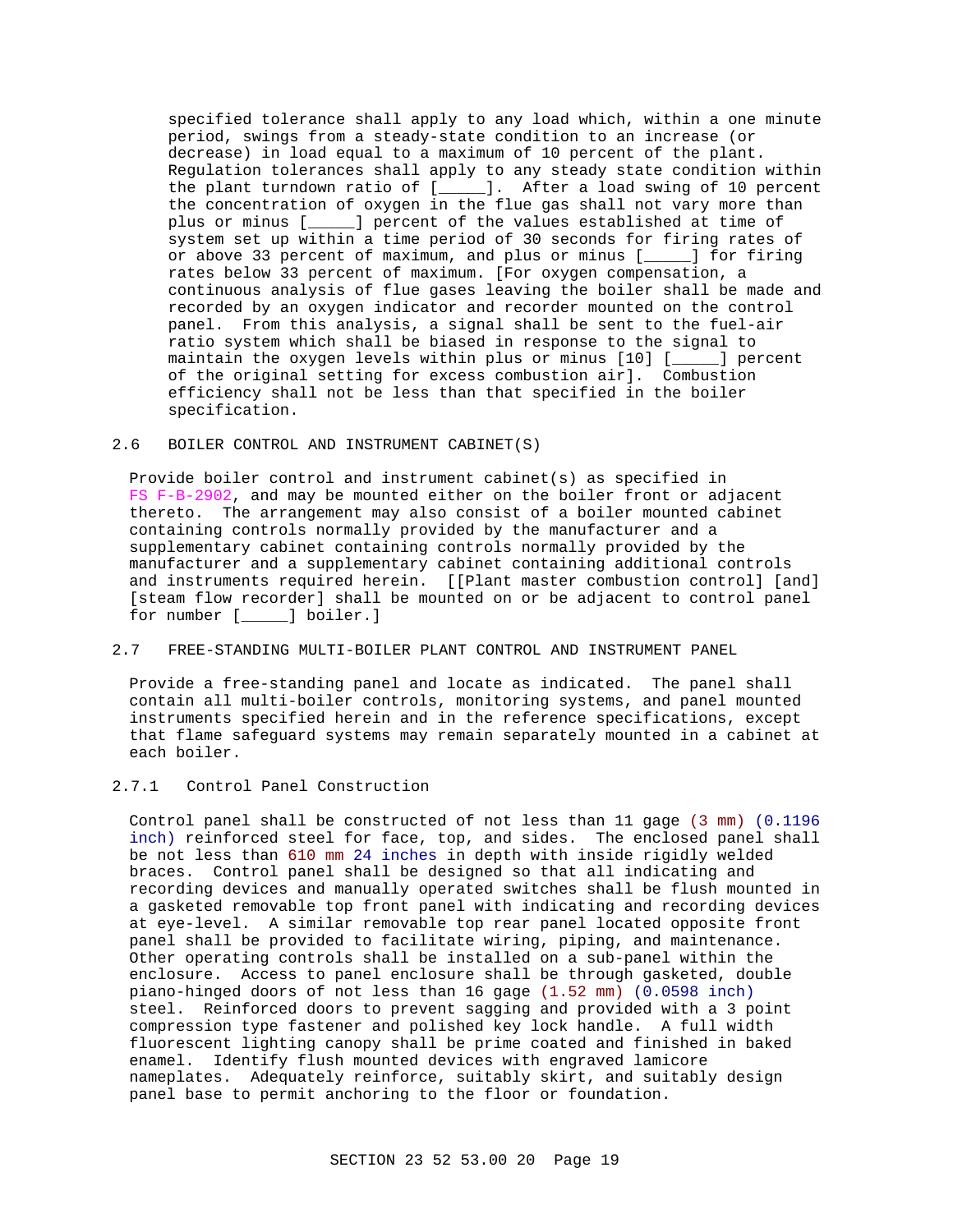# 2.7.2 Control Panel Wiring and Piping

Control panel shall be factory pre-wired in accordance with NFPA 70. Wire shall be thermoplastic Type THW, THWN, XHHW, or UL approved for the intended use, color or number coded, and run in plastic ducts to numbered terminal blocks. Control circuits shall be separately fused with properly rated cartridge type fuses. Power leads to and from magnetic starters and contactors shall terminate at terminal blocks so that no field wiring in control compartment is necessary except from terminal blocks to external equipment. Control leads to and from external control devices shall terminate at separate terminal blocks from power leads. Steam, draft, and air operated devices shall be factory piped to permanently affixed external connections. Pneumatic signals shall be either 20 to 103 kPa (gage) 3 to 15 psig or 20 to 207 kPa (gage) 3 to 30 psig. Piping connections to indicators shall be copper tubing conforming to ASTM B88M ASTM B88. The boiler operating switch shall have a dust-tight sealed snap-action type. The precision switches shall have cadmium, silver, or platinum contacts, wiping action type, rated at 10 amperes. Electrically or pneumatically test controls and equipment to simulate complete operational sequence.

# 2.8 BREECHING

Connect breeching to [the] [each] boiler and to intermediate heat recovery equipment as required. Structural materials shall comply with the applicable sections of the AISC 360, "Structural Steel Buildings Allowable Stress Design and Plastic Design." Shop connections shall be welded gas-tight. Field connections may be welded or bolted as required for joining breeching to equipment. Hot dipped galvanized bolts and lock washers shall be supplied for all bolted connections, shall not be less than 10 mm 3/8 inch diameter and spaced not more than 76 mm 3 inches apart. Furnish bolted joints with 3.20 mm 1/8 inchthick non-asbestos gaskets. Breeching plate shall be not less than 10 gage (3.40 mm) (0.1345 inch) in thickness. Welding shall conform to AWS Z49.1 and AWS D1.1/D1.1M. Breeching system shall provide for maximum expansion and contraction. Expansion joints shall be of the guided, flexible-crease type with flexible element of not less than 16 gage (1.50 mm) (0.0598 inch) thick stainless steel. Provide access doors constructed of cast iron or reinforced steel plate with gaskets and positive closing latches of sufficient number to ensure a gas-tight seal. Clean breeching of rust and scale after fabrication. Insulation and covering for breeching shall be as specified in [Section 23 07 00 THERMAL INSULATION FOR MECHANICAL SYSTEMS].

# 2.8.1 Round Breeching

Construct round breeching 305 mm 12 inches in diameter and smaller of not less than No. 10 gage (3.40 mm) (0.1345 inch) steel with longitudinal groove type seam. Joints between lengths of breeching shall be of the tight slip fit type with not less than 100 mm 4 inchengagement. Construct round breeching over 305 mm 12 inches in diameter of not less than No. 10 gage (3.40 mm) (0.1345 inch) steel with welded seams and joints. Construct round breeching over 457 mm 18 inches in diameter of not less than No. 10 gage (3.40 mm) (0.1345 inch) tank steel with seams and joints welded.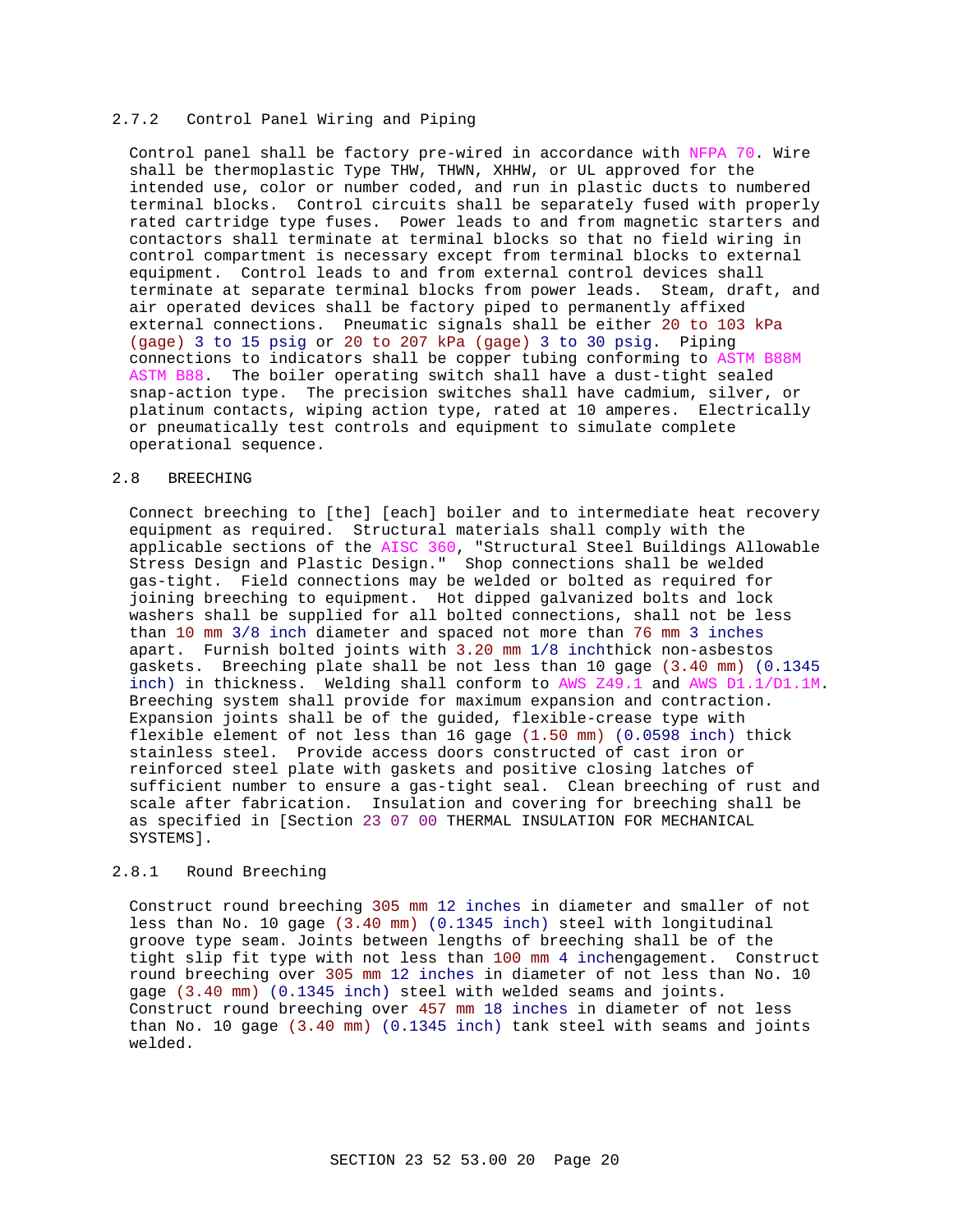### 2.8.2 Expansion Joints

#### 2.8.2.1 Metallic Breeching Expansion Joints

Provide factory fabricated metallic breeching expansion joints [where indicated]. Expansion joints shall be guided metal bellows type capable of a minimum of [\_\_\_\_\_] mm inches of axial travel. Form metal bellows from not less than 1.60 mm 1/16 inch thick type 321 stainless steel plate. Cover plates shall be not less than 3.20 mm 1/8 inch thick steel plate.

# 2.8.2.2 Non-Metallic Expansion Joints

Provide factory fabricated non-metallic breeching expansion joints 3.20 mm 1/8 inch minimum thickness [where indicated]. Expansion joints shall be constructed of a fluoroelastomer vulcanized to two plies of knitted wire mesh capable of a minimum of [\_\_\_\_\_] mm inches of axial compression, [\_\_\_\_\_] mm inches of axial extension and [\_\_\_\_\_] mm inches of lateral offset [unless indicated otherwise]. Joints shall have a continuous operating temperature rating of 204 degrees C 400 degrees F, with excursion design standards up to 400 degrees C 750 degrees F. Operating pressure range shall be minus 34 kPa (gage) 5 psig to plus 34 kPa (gage) 5 psig. Expansion joints shall be preformed with integrally molded corners, suitable for mounting against a 150 mm 6 inch flange. [Provide carbon steel backup bars with slotted holes, bolts, and nuts.]

# 2.8.3 Breeching Hangers

Design breeching hangers to carry not less than 5 times the breeching weight. Hangers for round breeching shall be of the band type, with hanger rods. Hangers for rectangular breeching shall be of the trapeze type, with angle support member and hanger rods. Make all hangers of steel.

### 2.8.4 Cleanout Doors

Secure cleanout doors to the ends and sides of the breeching where indicated or where required to effectively clean the breeching. Construct cleanout doors of a gage steel not less than that of the breeching and secure to a 32 by 32 mm  $1 \frac{1}{4}$  by 1  $\frac{1}{4}$  inch angle frame and spaced not over 152 mm 6 inches on center; provide 1.60 mm 1/16 inch thick fiber non-asbestos gasket between cleanout doors and frames. Doors shall be squared and shall be full height of diameter or side of breeching up to a size of 610 mm 24 inches maximum, except for cleanout doors less than 305 mm 12 inches in height shall be rectangular and shall be 305 mm 12 inches in length. Plug type cleanouts are not acceptable. Provide additional

#### 2.9 BOILER STACKS

cleanout doors where needed.

Provide [One] [\_\_\_\_\_] [refractory-lined], [dual wall insulated], steel stack(s), [each] [\_\_\_\_\_] mm inches in diameter inside [refractory] by [ $\frac{1}{\sqrt{1-\frac{1}{\sqrt{1-\frac{1}{\sqrt{1-\frac{1}{\sqrt{1-\frac{1}{\sqrt{1-\frac{1}{\sqrt{1-\frac{1}{\sqrt{1-\frac{1}{\sqrt{1-\frac{1}{\sqrt{1-\frac{1}{\sqrt{1-\frac{1}{\sqrt{1-\frac{1}{\sqrt{1-\frac{1}{\sqrt{1-\frac{1}{\sqrt{1-\frac{1}{\sqrt{1-\frac{1}{\sqrt{1-\frac{1}{\sqrt{1-\frac{1}{\sqrt{1-\frac{1}{\sqrt{1-\frac{1}{\sqrt{1-\frac{1}{\sqrt{1-\frac{1}{\sqrt{1-\frac{1}{\sqrt{1-\frac{1}{\sqrt{1-\frac{1$ 

# 2.9.1 Construction

[The] [Each] stack may be factory or field assembled. [The] [Each] stack shall be [prefabricated double or triple walled] [fabricated] of 6.40 mm 1/4 inch structural steel plates in accordance with ASTM A283/A283M.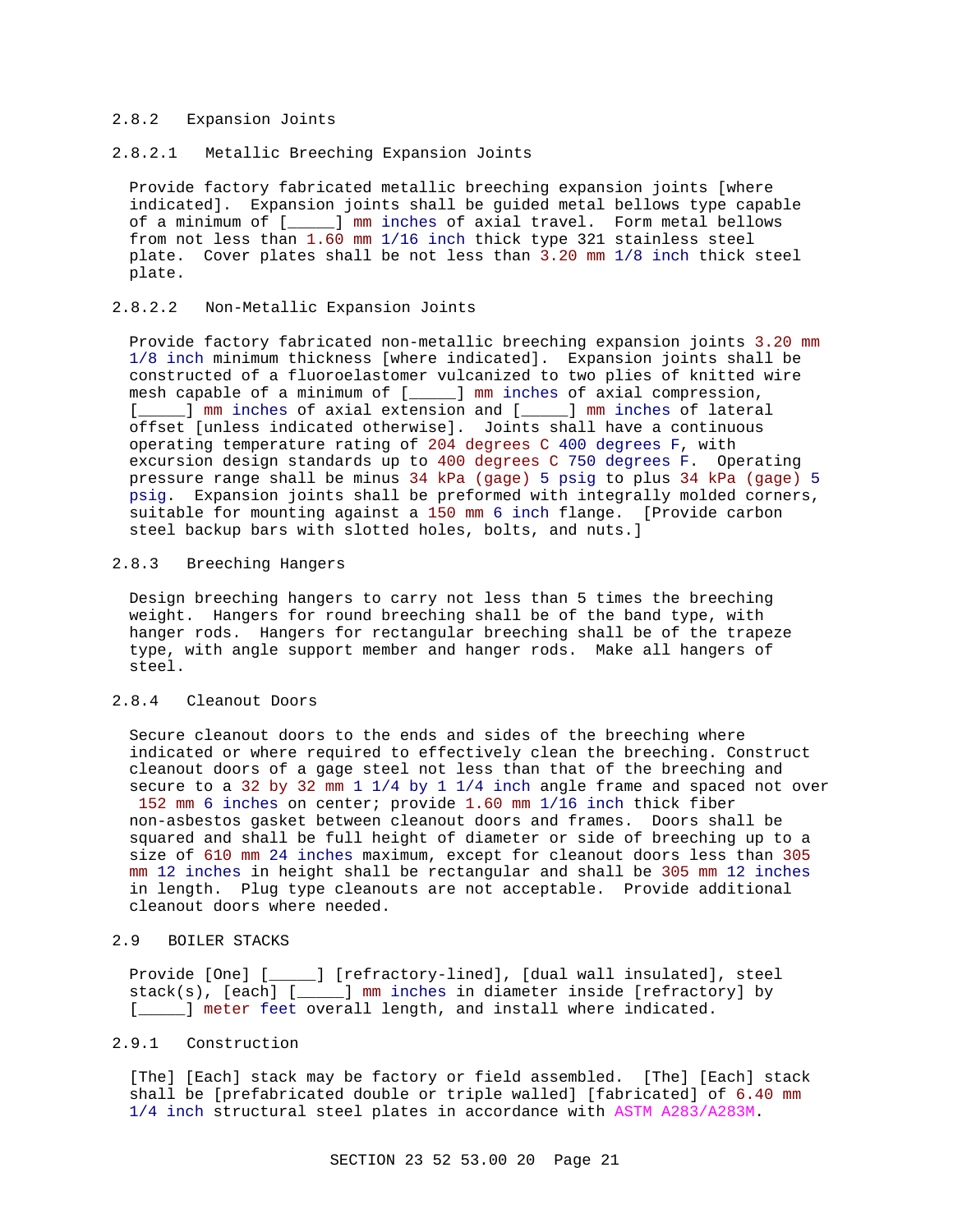Stack sections shall be of welded construction and fabricated in sections not greater than 6 meters 20 feet nor less than 1.50 meters 5 feet in length. Longitudinal seams shall have continuous butt welded joints. The section or horizontal joints of [refractory lined] stacks shall be flanged with angles welded to the shell, and sections bolted together. Angles shall be not less than 50 mm by 50 mm by 6.40 mm 2 inches by 2 inches by 1/4 inch. [The refractory joint shall be "buttered" with a high temperature air setting bonding refractory before each section is assembled.] Stacks shall be set on a 13 mm 1/2 inch thick steel base plate having a diameter 50 mm 2 inches larger than the outside diameter of the base angle. Base angles and anchor shall be a minimum of 10 mm 3/8 inch thick and 13 mm 1/2 inch diameter. A reinforced concrete foundation shall be provided. Concrete for foundation and reinforcing shall be as detailed on drawings and as specified under the concrete section of this specification. Provide stacks with steel guide shoes and bearing plates on all four sides at the roof level. Guides and bearing plates shall be structural shapes not less than 6.40 mm 1/4 inch thick. Guides shall be not less than 305 mm 12 inches long and shall be welded to the stacks. Bearing member shall be fastened with steel stud anchors welded to the bearing member. Provided a clearance of 3.20 mm 1/8 inch between guide and bearing member for stack diameter expansion after stacks are in normal operation. Provide flashing and counter-flashing around [the] [each] stack as detailed on drawings.

### 2.9.2 Breeching Connection

Provide a breeching connection of the same thickness as the stack and weld to [the] [each] stack and reinforce the stack externally with steel plates and/or structural members as required to compensate the stack for the structural strength of the metal removed. Provide a flange for bolting breeching to this connection. Provide a hinged cast-iron or steel cleanout door with a heavy duty cast steel frame at the bottom of each stack. Frame and door shall be fitted gas-tight. Doors shall be a minimum of 457 by 610 mm 18 by 24 inches in size.

# 2.9.3 Lining

Stack lining shall be an alumina-silica-base castable insulating refractory of the hydraulic setting type certified by the manufacturer to be suitable for the specific application, considering the flue gas temperature, velocities, moisture content, and corrosive qualities of the fuel being burned, applied to each stack under the direct supervision of a qualified representative of the manufacturer. The lining thickness shall be 76 mm 3 inches. Stack base plate exposed inside of each stack shall be covered with castable insulating refractory as specified for stack lining. Boiler stack lining shall have a minimum pyrometric cone equivalent (PCE) of 10 1304 degrees C 2380 degrees F with a maximum installed dry weight of 720 kilogram per cubic meter 45 pounds per cubic foot and a recommended service temperature of 1093 degrees C 2000 degrees F. The top 3 meters 10 feet of lining shall be a dense castable refractory 1840 kilograms per cubic meter 115 lb/ft 3 suitable for all weather and flue gas temperature conditions encountered in the top of stacks. Stack lining shall be fastened to each stack with heat and corrosion resistant alloy metal anchors which maintain their structural strength up to 760 degrees C 1400 degrees F. Anchor clips shall be spaced vertically not greater than 610 mm

 24 inches on centers and closer horizontally as required by diameter of the stack. Types, size, and number per section shall be randomly located by the stack and refractory manufacturer to adequately support refractory lining to permit expansion and prevent cracking of refractory. A 50 mm 2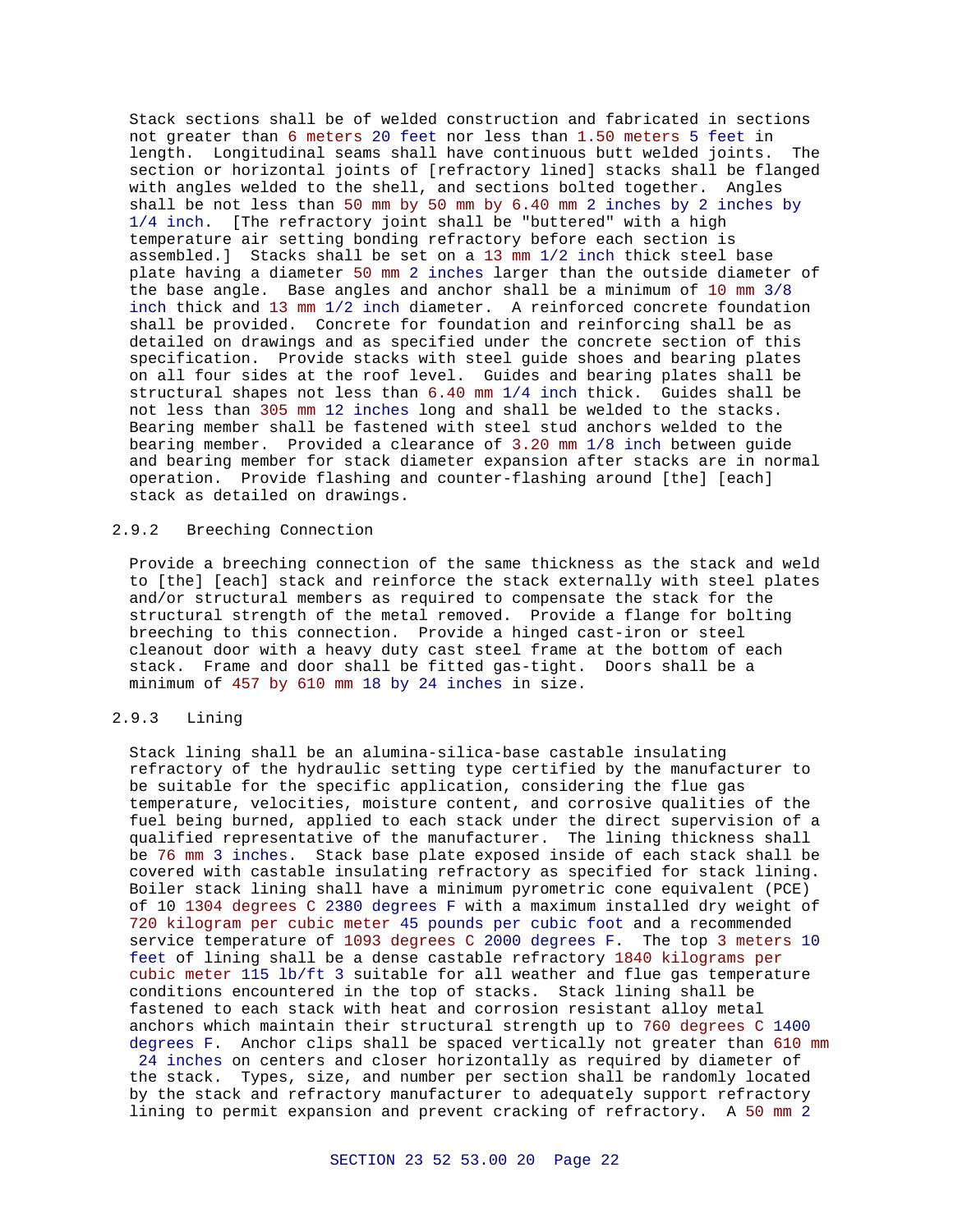inch mesh galvanized wire screen of 8 gage (4.10 mm) (0.1620 inch) wire shall be attached to the clips for reinforcing the refractory. Locate screen at midpoint of the refractory thickness and cover end of clips with at least 25 mm one inch of refractory.

# 2.9.4 Stacks

Clean stacks of dirt, rust, oil, and grease by wire brushing and solvent degreasing and given one shop coat of heat-resisting aluminum paint conforming to FS TT-P-28 on the inside and outside. The coat of paint shall have a minimum dry film thickness of 0.025 mm one mil.

#### 2.10 BLOWDOWN EQUIPMENT

Furnish [the boiler] [the plant] with equipment, tanks, and controls necessary for bottom [and continuous] blowdown of the boiler(s). The equipment for bottom blowdown systems shall include a [blowdown tank] [and sample cooler]. [Continuous blowdown systems shall be of the packaged, proportional type consisting of a heat exchanger, flow control valve, surge tank, [and] sample cooler, [and blowdown control console with test sink]]. Install and pipe blowdown equipment as indicated and it shall conform to the recommendations of the NBBI NB-27.

## 2.10.1 Bottom Blowdown Tank

The blowdown tank shall be fabricated of welded steel plate in accordance with ASME BPVC SEC VIII D1. The tank shall be a vertical cylindrical tank designed for the working pressure of the boilers. The tank shall be equipped with a tangential blowdown inlet located so as to impinge on a 10 mm 3/8 inch carbon steel wear plate extending at least 180 degrees around the interior circumference of the tank from the point of inlet. The tank shall be equipped with an internal overflow, vent, drain, safety relief valve, and gage glass with try cocks, blowdown cock, and guard. The interior of the tank shall be protected by an epoxy coating system suitable for continuous water immersion and operation at a minimum temperature of [121] [149] degrees C [250] [300] degrees F. When buried, the tank [shall be fitted [with renewable magnesium anodes] [with cathodic protection equipment] to minimize galvanic corrosion.] [shall be constructed of Class A reinforced concrete and shall be fitted with a bolted steel manhole frame and cover. Install the blowoff pipe, vent pipe, and drain pipe in pipe sleeves built into the concrete. Fill and caulk the space between the pipe and sleeves with lead wool or equivalent to make a watertight seal. The tank shall be divided into two sections by means of a baffle to form a sediment chamber.] Size and locate the blowoff tank as shown.

### 2.10.2 Sample Cooler

Provide a water-cooled, shell-and-tube or shell-and-coil type heat exchanger designed for cooling sample of boiler water prior to chemical testing. The sample cooler shall be furnished as a component of the packaged continuous blowdown system when such a system is being furnished. The cooler shall consist of a cast iron or steel shell with copper coil or copper alloy tubes and shall be equipped with a brass or bronze sampling cock. [The cooler shall be connected to a header and so valved that a sample can be withdrawn from any boiler as desired.] [Furnish concentrometer kit containing necessary glassware, reagents, and instructions for determining boiler water concentrations.]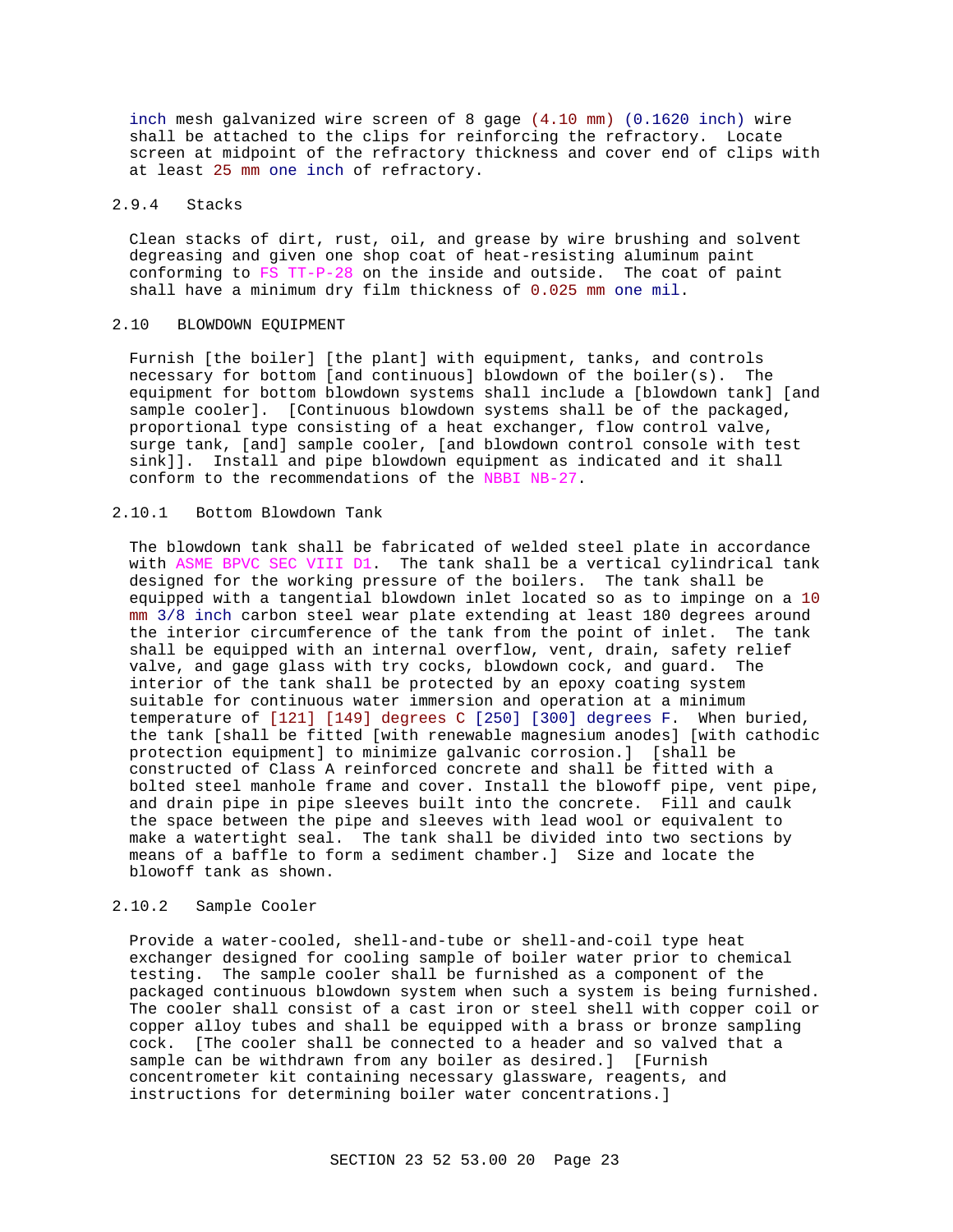### 2.10.3 Continuous Blowdown System

| NOTE: Specify continuous blowdown only where makeup                    |
|------------------------------------------------------------------------|
| water ratio is in excess of 20 percent of the boiler                   |
| output or where the total dissolved solids of the                      |
| makeup water are in excess of 500 ppm.                                 |
|                                                                        |
|                                                                        |
| NOTE: Include this requirement if a console type<br>unit is indicated. |
|                                                                        |

Provide a complete packaged unit of the automatic-proportioning, [manual-apportioning] type wherein the amount of blowdown from the [boiler] [plant] is automatically proportioned to the amount of make-up feedwater [and the total amount of blowdown from the plant is manually apportioned between boilers according to their steaming rate]. The system shall include either an automatic-proportioning valve and a heat exchanger, or a concentric tube automatic proportioning control which shall be provided with a separate heat exchanger when necessary to meet the performance requirements indicated or specified herein. The system shall be designed for not less than boiler design pressure and shall be capable of heating the feedwater from [\_\_\_\_\_] degrees C F to [\_\_\_\_\_] degrees C F at the flow rates indicated. The heat exchanger shall consist of a steel shell and heads with Type 304 stainless steel tubes arranged in a removable U-bend bundle. The shell shall be constructed and tested in accordance with ASME BPVC SEC VIII D1 for the specified boiler operating pressure. The automatic proportioning valve shall be provided with a sensing orifice on both the make-up and blowdown lines and shall be of the adjustable ratio type in which the ratio of make-up to blowdown may be set anywhere within a range of  $[30:1]$  [\_\_\_\_] to  $[4:1]$  [\_\_\_\_]. The automatic proportioning control shall consist of two concentric tubes, the inner tube being of a thermostatic design which acts directly against an adjustable seat in response to the temperature differential between the blowdown in the inner tube and the makeup water between the inner and outer tubes. Manual apportioning valves shall have bronze bodies with stainless steel seats and disks and shall be of the indicating type specifically designed for blowoff service. The blowdown system shall be complete with strainers, stop valves, [blowdown meters,] thermometers, and other accessories necessary to form complete packaged units. [The blowdown control console shall include illuminated sight flow indicators, automatic flushing and cooling valves, and complete panelboard instrumentation, as well as a cabinet type laboratory sink with drain board, back splash, hot and cold service water faucets, [air cock,] and electrical outlet.]

#### $2.11$ FEEDWATER EOUIPMENT

## 2.11.1 Boiler Feed Pumps

Boiler feed pumps shall conform to CID A-A-50562 for motor driven, horizontal split case or support head boiler feed pumps, except as otherwise specified herein. Pumps may be of either the centrifugal or peripheral-turbine type with alloy steel casing and shall be bronze or alloy steel fitted. For centrifugal type pumps, by-pass orifice shall be provided, and for turbine type pumps, pressure relief valves shall be provided. Packed stuffing boxes or mechanical seals suitable for [ 121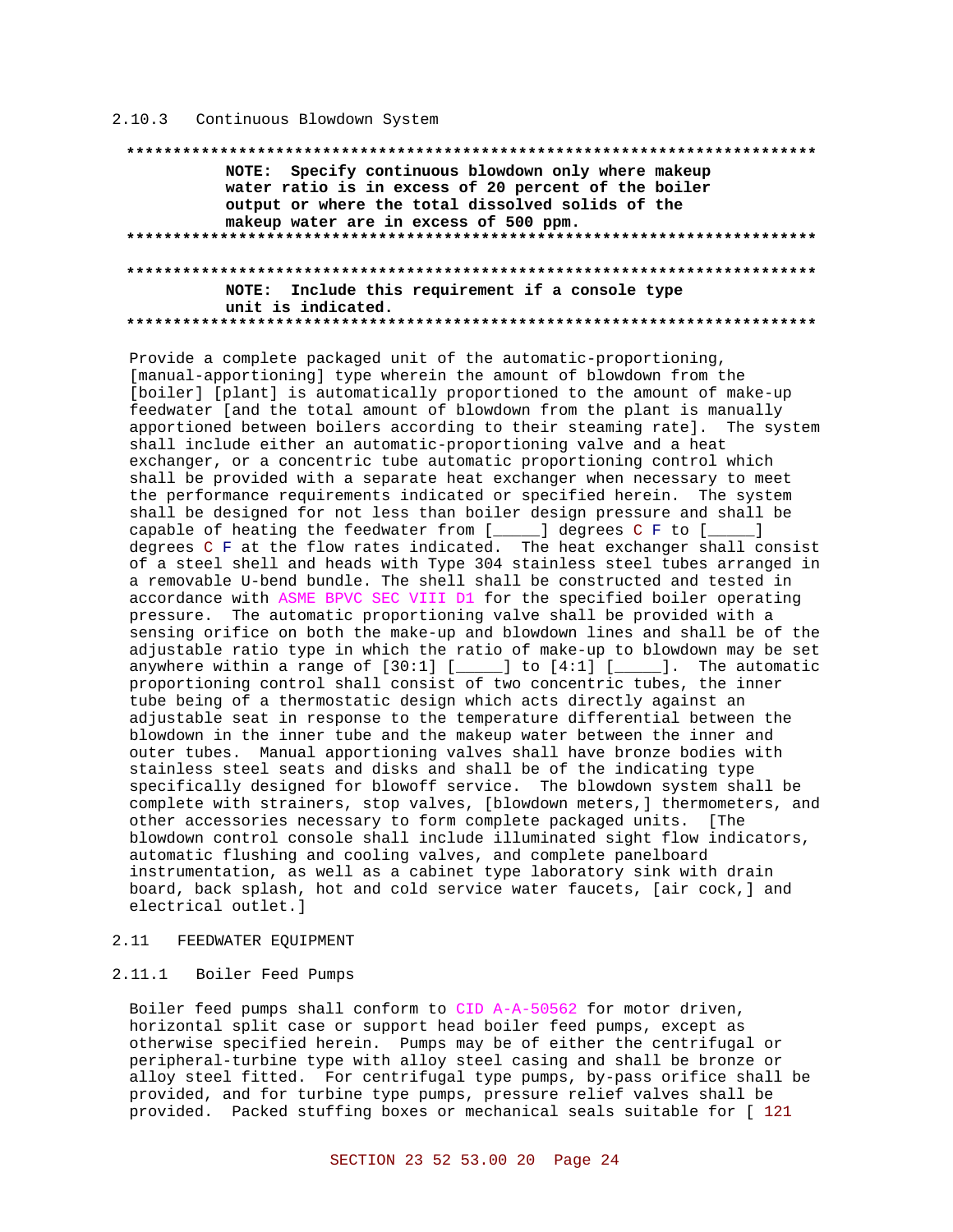degrees C 250 degree F operation] [the design conditions indicated] shall be provided. Pumps shall be designed for the net positive suction head, discharge head, and water temperature indicated. Pump casings should be rated at suction head plus shutoff head at design temperature. [Capacity under the above condition shall be not less than indicated.] [Capacity of each pump under the above conditions shall be not less than the following percentage of maximum total boiler capacity: centrifugal pumps, 125 percent; turbine pumps, 150 percent.] Pump motors shall be [totally enclosed] [dripproof with encapsulated windings].

### 2.11.2 Boiler Feed Tank

Feed tank and stand construction shall conform to FS F-P-2908 for horizontal cylindrical stand mounted receivers, and shall be [hot dip galvanized or cement lined] [epoxy coated] [[\_\_\_\_\_] coated]. Tanks shall be provided with vents, gage glass, drain and overflow connections, pressure gage, thermometer, [float operated make-up water feeder] [float switch and make-up water solenoid valve] [and preheater assembly consisting of corrosion resistant steam diffuser tube, steam pressure reducing valve, strainer and thermostatic steam valve]. The boiler feed tank assembly shall include strainer and pump control box. Tank capacity and connection sizes shall be as indicated.

# 2.11.3 Deaerator

The deaerator shall be of the pressurized type having an ASME stamped pressure vessel and conforming to FS W-H-2904 and requirements specified herein. Deaerating assembly and deaerated water storage may be in the same or separate shells. When external vent condensers are provided, they may be located as recommended by the manufacturer. Provide an ASME certified pressure relief valve sized [as indicated][in accordance with Table II of FS W-H-2904]. Inlet piping and accessories shall be as indicated. Feedwater pumps, as specified herein, interconnecting piping, and control box shall be provided as part of the deaerator package. Deaerator capacity shall be not less than [indicated] [1.25 times that required to supply the boiler(s) at maximum firing rate]. The temperature of the water delivered at maximum capacity shall be equivalent to saturated steam temperature at the operating pressure of the deaerator, which shall be as indicated, and the oxygen content shall not exceed [0.005] [0.003] cubic centimeters per liter as determined by the Referee Method A (Colorimetric Indigo Carmine) of ASTM D888 without O2 scavenging chemical addition. Water storage capacity shall be sufficient to operate the boilers at maximum capacity for [10] [\_\_\_\_\_] minutes. A power and control panel shall be furnished with the package deaerator unit. The panel enclosure shall be NEMA ICS 6, Type 12 and shall be fabricated and painted in accordance with the manufacturer's standard practice. A separate compartment shall be furnished for each feedwater pump and each shall include a fused disconnect switch with external operating handle and a magnetic starter with three-leg overload protection. The panel shall include signal lights, an audible alarm to signal high and low levels in the deaerator, and required relays, transformers, and manual-automatic switches.

# 2.11.4 Surge Tank and Transfer System

The condensate storage and surge tank shall be a cylindrical welded steel tank mounted and supported as indicated. Design and construct the tank in accordance with the ASME BPVC for the indicated working pressure. Storage capacity shall be [as indicated] [sufficient to provide adequate water to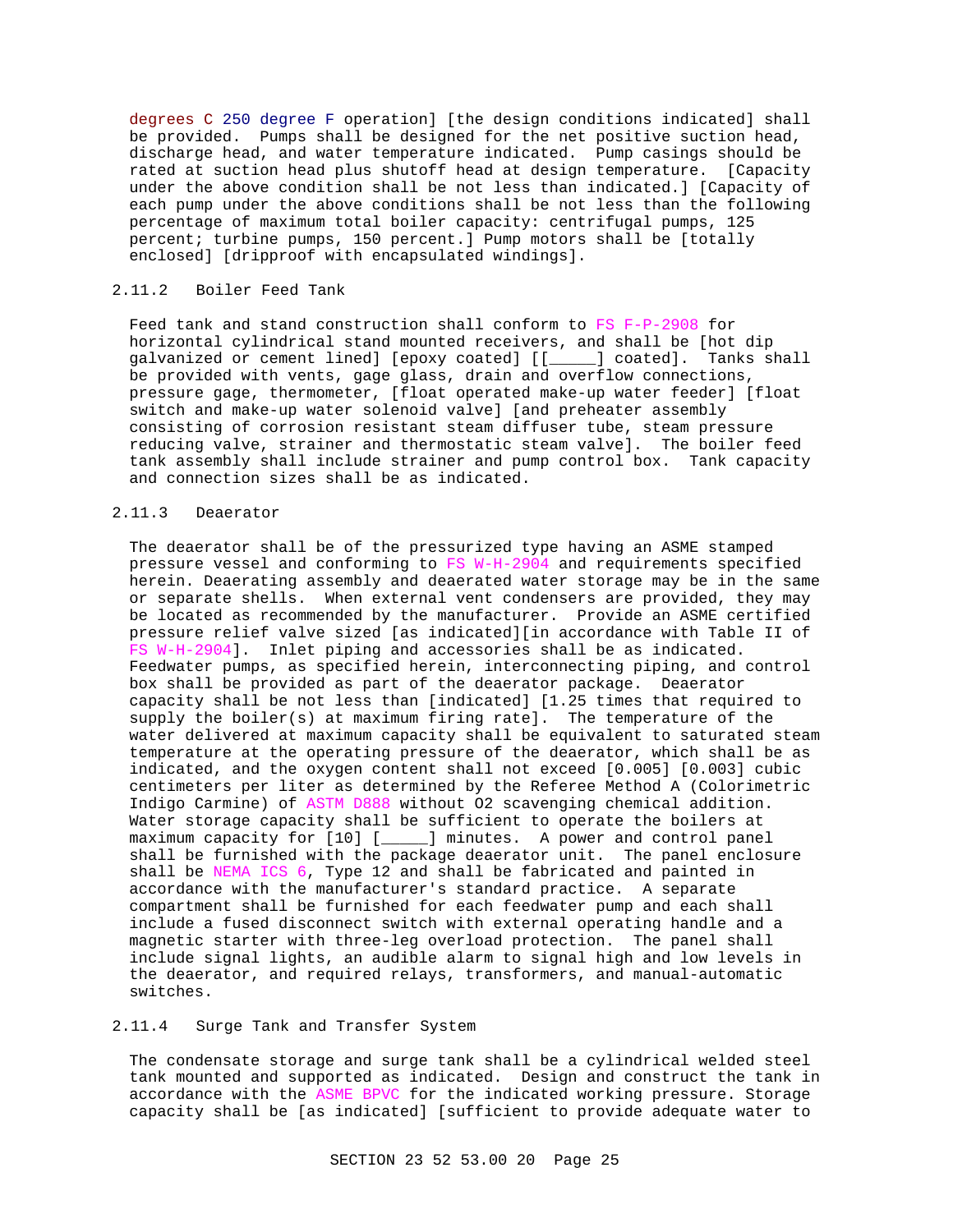the deaerator for [10] [\_\_\_\_\_] minutes of [boiler] [plant] operation at maximum capacity]. Inlet connections for condensate and make-up water shall be as indicated. Equip the tank with liquid level controllers and valves and alarms as indicated. Equip tank with pressure and temperature gages, water level gage, vent, drain, and overflow. Tank shall be [hot dip galvanized or cement lined] [epoxy coated] [[\_\_\_\_\_] coated]. The surge tank assembly shall include condensate transfer pumps, interconnecting piping including strainer, and control box as indicated. The transfer pumps, except for head and temperature requirements which shall be as indicated, shall operate continuously with a float controlled flow and shall conform to the requirements for boiler feed pumps specified herein.

 $2.11.5$ Feedwater Treatment Equipment

#### 2.11.5.1 Feedwater Characteristics

# NOTE: Insert source of water supply.

Equipment for the chemical treatment of the boiler make-up feedwater shall be designed to reduce the boiler water concentrations to the limits specified herein when handling raw water having the following impurities reported as milligrams per liter (mg/liter) (formerly parts per million):

| a. Total hardness as CaCO3 <u>_________________</u> ____ |
|----------------------------------------------------------|
| b. Calcium hardness as CaCO3                             |
|                                                          |
| d. Alkalinity as CaCO3 _______________________           |
| e. Sodium as Na _____________________                    |
| f. Chlorides as Cl $\_\_$                                |
|                                                          |
| h. Sulfites as SO3 _______________________               |
|                                                          |
| j. Silica as SiO4 _____________________                  |
|                                                          |
|                                                          |
|                                                          |
| n. Total dissolved solids _______________________        |
| o. Suspended solids                                      |

Raw water shall be delivered to the plant [from the water distribution system of the [\_\_\_\_]] [from [\_\_\_\_]] at a normal pressure of [\_\_\_\_] kPa (gage) psig measured at the meter to the plant. See NAVFAC MO 225 for additional guidance.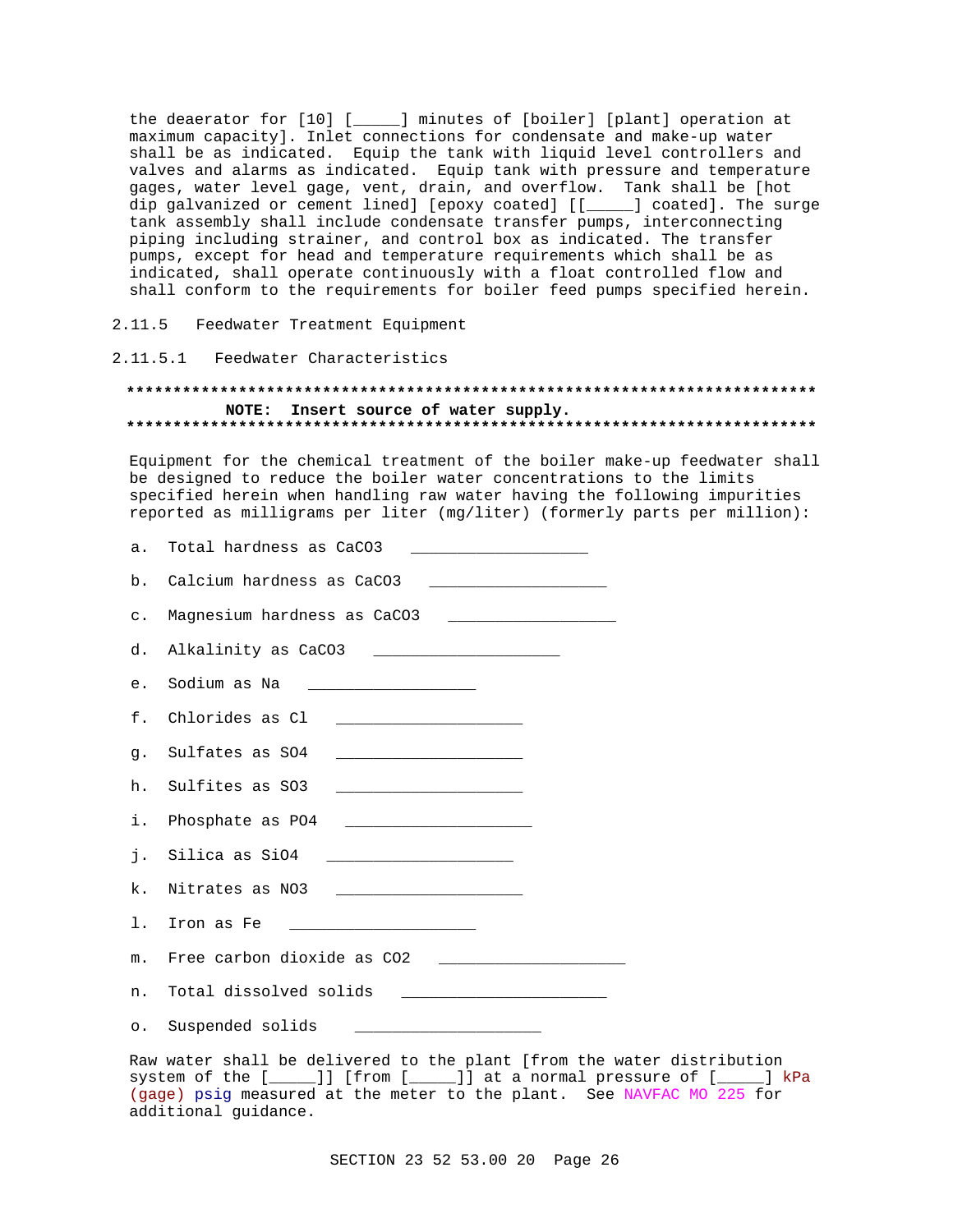#### 2.11.5.2 Water Softener

Provide water softener equipment of the type, size, and arrangement indicated. When operating [under the indicated design conditions] [with an inlet water flow of [\_\_\_\_\_] liter per second gpm] effluent analysis shall be as follows:

a. Total hardness as CaCO3 less than [\_\_\_\_] mg/liter.

 $[b. pH [$  \_\_\_\_\_] to  $[$  \_\_\_\_\_\_\_].

c. Total dissolved solids less than [\_\_\_\_\_] mg/liter.

d.  $[\underline{\hspace{1cm}}]$ .

 $] 2.11.5.3$ Zeolite Water Softener

# NOTE: The type of equipment used shall be left to the designer and local condition.

Conform to WQA S-100 and shall have [automatic] [manual] controls. The softener(s) shall be equipped for [sodium cycle] [hydrogen cycle] [the type of cycle necessary to provide the treated water analysis specified above]. [Each softener tank shall be provided an operating valve to permit the regeneration of one tank while the other is in service.]

#### 2.11.5.4 Lime Soda Softener

# NOTE: The type of equipment used shall be left to the designer and local condition.

Conform to CID A-A-50573 for the type indicated.

2.11.5.5 Salt Regeneration Dealkalizer

# NOTE: The type of equipment used shall be left to the designer and local conditions.

Provide a salt regeneration dealkalizer as indicated.

# 2.11.5.6 Pressure Filter

Provide [a] pressure filters of the type and arrangement indicated, and with [manual] [automatic] controls. The filter shall conform to CID A-A-59249. Performance shall be specified in CID A-A-59249 with raw water analysis as specified herein, and operating conditions as indicated. Filter shall be equipped to operate properly for not less than 2 days without operator attention to renew or regenerate filter coatings, chemicals, or other filter media.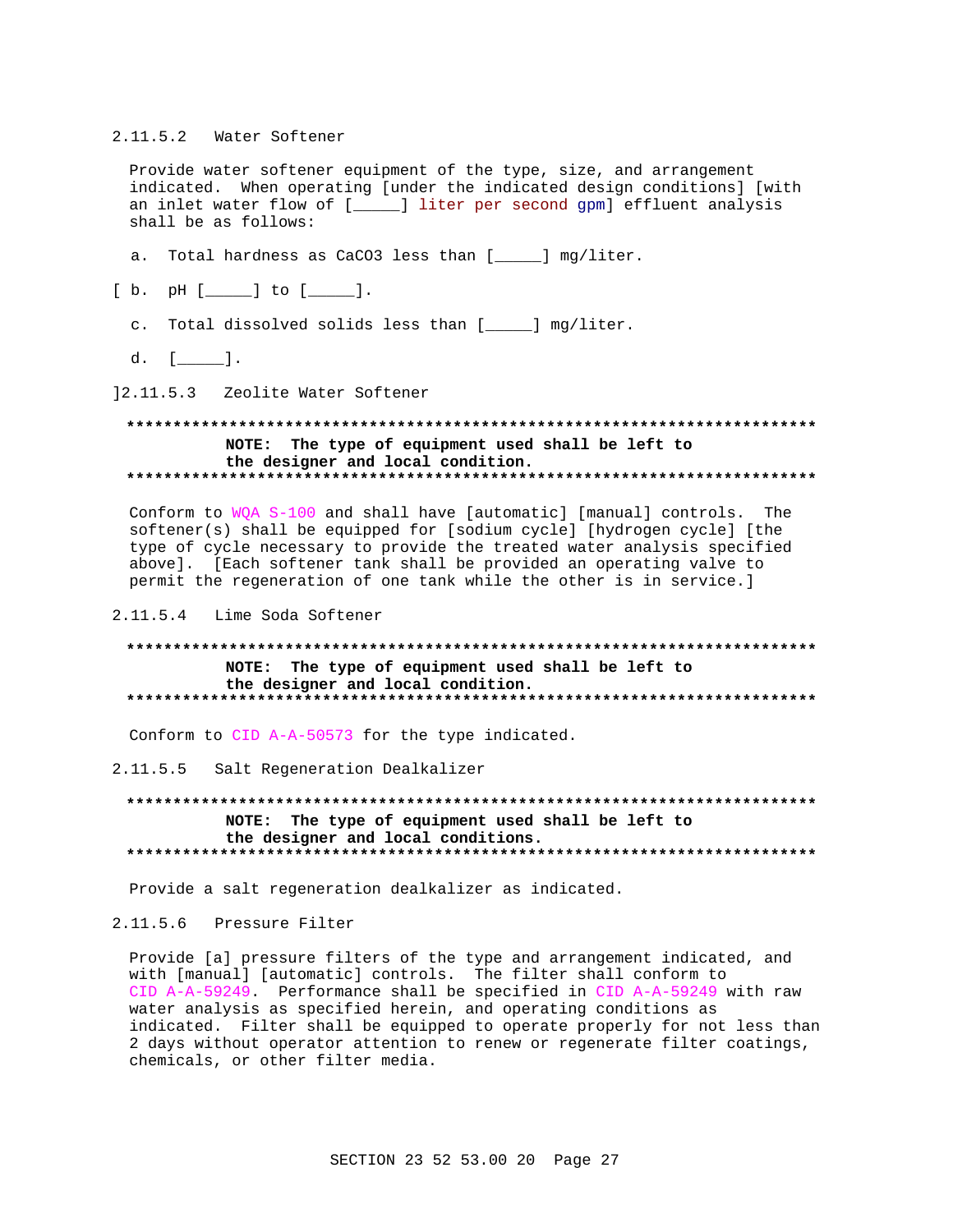#### 2.11.5.7 Chemical Feeder

Size and connect the chemical feeder as indicated. Chemical feeder shall be suitable for the flow, pressure, and temperature conditions at the point of connections. Provide chemical feed storage as indicated. [The feeder shall be of the [automatic proportioning type] [shot type] conforming to FS F-F-2901.] [The feeder shall be of metering pump type conforming to CID A-A-50573 for chemical feeders.]

#### $2.11.5.8$ Feedwater Test Equipment

Provide for determining boiler water condition which includes an assembly of indicator solutions, standardized solutions and test glassware, with cabinet. The solution types shall permit tests for water hardness, total alkalinity, hydroxide, carbonite alkalinity, and chloride content, in parts per million. Feedwater test equipment shall employ a standardized soap solution for the hardness test, and a dilute sulfuric acid solution with a methyl orange indicator for total alkalinity. Hydroxides and carbonate alkalinity shall be determined with a phenolphthalein indicator, and the chloride content with a silver nitrate solution. Furnish standardized phenolphthalein color slides shall be furnished for accuracy in alkalinity tests.

#### $2.12$ ELECTRIC MOTORS

# NOTE: Select standard efficiency for motors used less than 750 hours per year and high efficiency for motors used over 750 hours per year. Packaged boilers should utilize the manufacturer's standard efficiency motor.

Motors which are not an integral part of a packaged boiler shall be rated for [standard] [high] efficiency service per Section 26 20 00 INTERIOR DISTRIBUTION SYSTEM. Motors which are an integral part of the packaged boiler system shall be the highest efficiency available by the manufacturer of the packaged boiler.

#### PART<sub>3</sub> **EXECUTION**

#### $3.1$ INSTALLATION

Arrange work in a neat and orderly manner so that minimum storage space for equipment and material is required at the project site. Install equipment and material in accordance with the best commercial practices. Systems shall be neat in appearance, compact, workmanlike in construction and assembly, and installed for continuous service. Parts shall be readily accessible for inspection, repair, and renewal. Inspect equipment and material upon delivery and test after installation. Protect material and equipment from the weather. Contractor shall repair any damage to equipment, building or worksite that occurs during the execution of his work. Contractor shall leave worksite in a condition equal to or better than that existing before the work was started.

#### $3.1.1$ Equipment Foundations

Locate as shown and construct of sufficient size and weight, and proper design to preclude shifting of equipment under operating conditions, or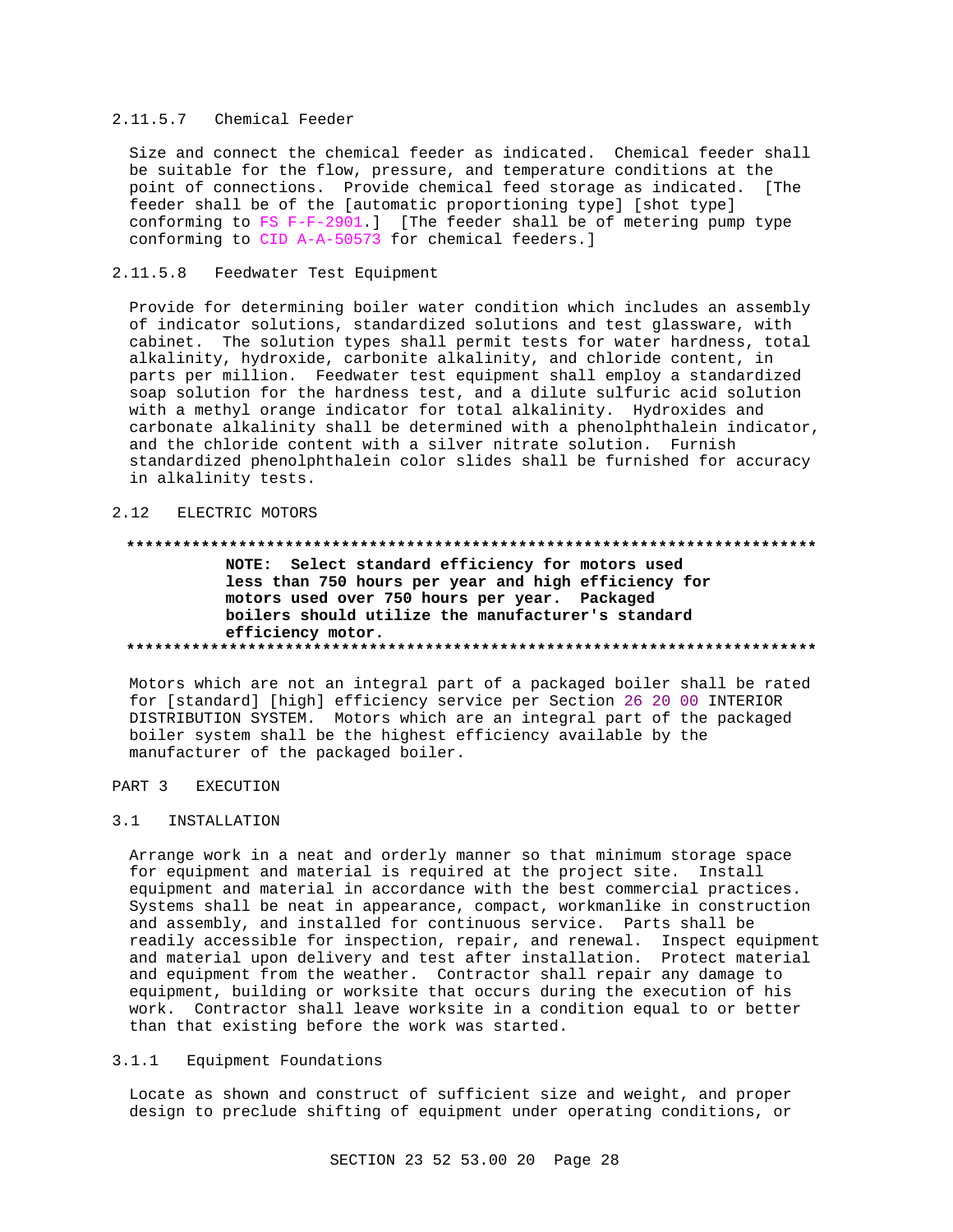under abnormal conditions which could be imposed upon equipment. Foundations shall meet requirements of equipment manufacturer. Maintain equipment vibration within acceptable limits, and shall be suitably damped and isolated. Grout equipment mounted on concrete foundations before installing piping. Install piping in such a manner as not to place a strain on equipment. When foundations submitted by Contractor shop drawings are different from those shown, submit calculations by the equipment supplier.

#### $3.1.2$ Welding

NOTE: Use of the ASME code or the Federal Construction Guide Specification section on welding depends upon the agency's requirements. NOTE: Insert appropriate Section number in blank below. 

Work shall be in accordance with [the applicable sections of the ASME BPVC SEC I [[\_\_\_\_\_] WELDING] and AWS Z49.1.

#### $3.1.3$ Painting

Equipment shall be factory finished to withstand the intended end use environment in accordance with the specifications for the particular end item. Field paint equipment not factory finished as specified herein. Retouch damaged areas of factory-finished equipment on which finish has been damaged and then give a complete finish coat to restore the finish to its original condition. The finish coat shall be suitable for exposure in the intended end use environment. Spray painting shall comply with OSHA 29 CFR 1910-SUBPART D.

#### $3.1.3.1$ Cleaning and Application

Remove dirt, rust, oil, and grease by wire brushing and solvent degreasing prior to application of paint. Apply paint to clean and dry surfaces only. Where more than one coat of paint is specified, apply the second coat after the first coat is thoroughly dry. Retouch damaged painting before applying the succeeding coat. Finished surfaces shall be smooth. The painting of zinc coated and other corrosion-resistant metal surfaces is not required unless otherwise specified herein.

#### $3.1.3.2$ Smoke Flues, Boiler Casing, and Draft Ducts

In unfinished areas, paint smoke flues, boiler casing, and black steel draft ducts with heat-resisting aluminum paint, two coats on the inside of flues and ducts and one coat on the outside, each coat to a minimum dry film thickness of 0.025 mm one mil applied directly to clean bare metal surfaces. Paint exposed surfaces of protective metal covering over insulation, including zinc-coated surfaces, with two coats of heat-resisting black paint to a minimum dry film thickness of 0.05 mm two mils applied directly to the clean bare metal surfaces. Do not paint zinc-coated ducts.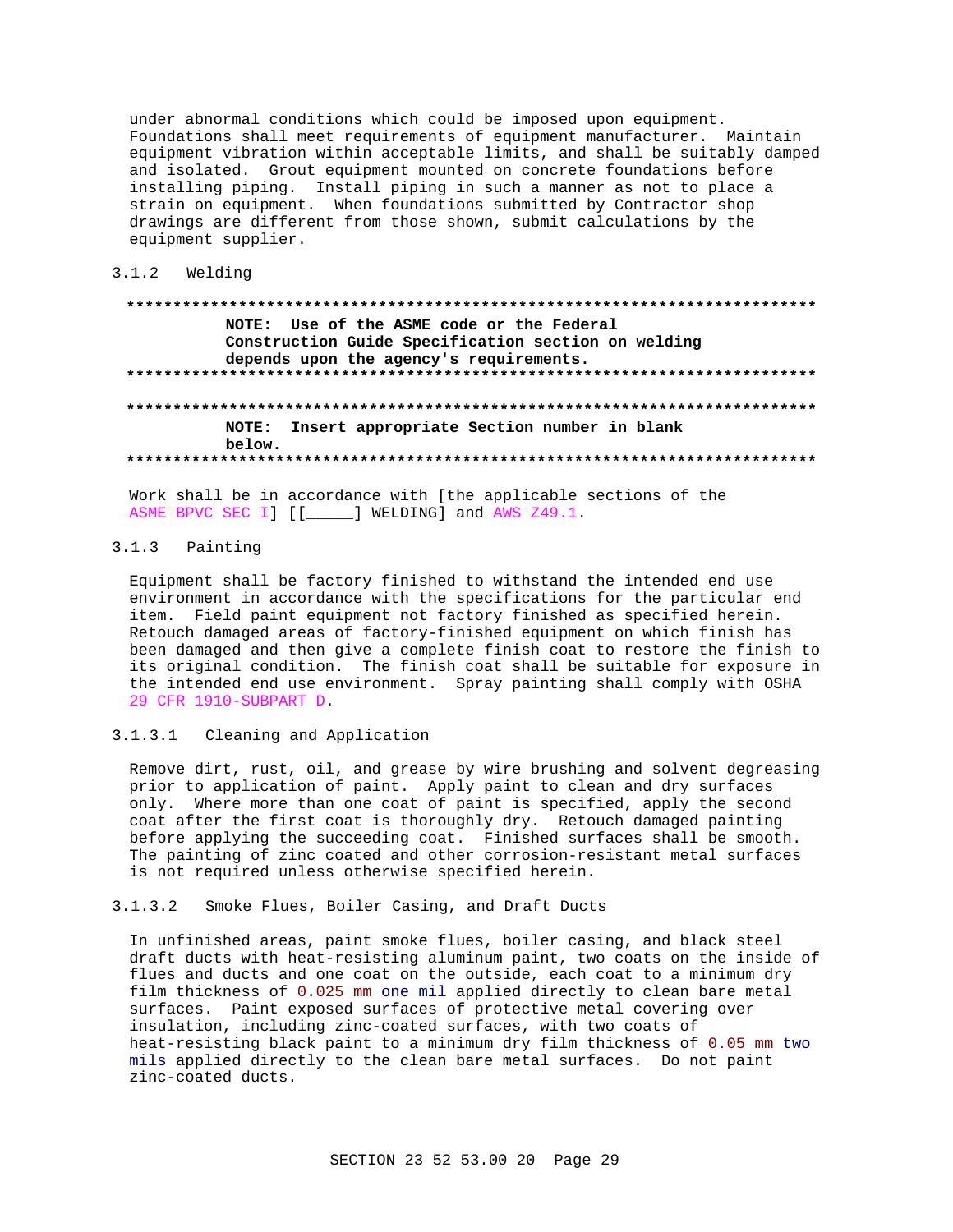# 3.1.4 Boiler Cleaning

After installation, boil out [the] [each] boiler, under supervision of the manufacturer, with a soda ash or another alkaline cleaning solution to cleanse internal surfaces of oil, grease, mill scale, and dirt. Dispose of the waste products from this process according to the requirements of the applicable federal, state, and local environmental regulations. Following initial cleaning, the boilers should be flushed, drained, washed down (internally and externally) and reinspected to ensure that no traces of oil or foreign matter are present. Next, drain the boiler and associated piping and refill it with treated, softened water. At all times after initial cleaning, the Contractor shall protect the boiler, tanks, and piping against internal corrosion until testing is completed and the boiler[s] [is] [are] accepted. Provide chemicals, labor for introducing chemicals, and professional services for control and supervision of the treatment process.

# 3.1.5 Marking

Equipment, switches, motor controllers, and other controls or indicating elements not located on the main control panel shall be identified by stencils or printed, stamped, or manufactured signs of rigid plastic or non-ferrous material. Lettering for identification signs shall be not less than  $[4.80]$   $[\_\_\_\]$  mm  $[3/16]$   $[\_\_\_\_\]$  inch high. The nomenclature and identification symbols used on the signs shall correspond to those used in the maintenance manuals, operating instructions, and schematic diagrams. The signs shall be rigidly affixed to the equipment or devices without impairing functions or, if this is not possible, shall be attached as a tag using a wire or chain. In addition to the identification signs, each major component of equipment shall have a nameplate listing the manufacturer's name, model number, and when applicable, electrical rating and other information required by pertinent standards or codes.

# 3.2 FIELD QUALITY CONTROL

Performance of tests and inspections as specified herein to demonstrate that boilers and auxiliary equipment, as installed, are in compliance with contract requirements. During boiler system start-up tests, factory-trained engineers or technicians employed by manufacturer of such components as the burner, flame safeguard and combustion controls, feedwater treatment equipment, and other auxiliary equipment shall be present, as required, to ensure the proper functioning, adjustment, and testing of individual components and systems, and to train plant operation personnel in the operation and maintenance of them. No bypassing, use of jumpers, or other disablement of control systems will be allowed unless specified elsewhere. Labor, equipment, fuel, and test apparatus required for testing shall be furnished by the Contractor.

#### 3.2.1 Inspections and Test

Inspections and tests at the site shall be made under the direction of and be subject to the approval of the Contracting Officer. The Contractor shall operate [the] [each] boiler and appurtenances prior to final testing and shall ensure that necessary adjustments have been made. A [24-] [48-] [**100**] hour advance written notice shall be submitted to the Contracting Officer indicating the equipment is ready for testing. Provide testing equipment, including gages, thermometers, calorimeter, CO, O2, CO2 test equipment that independently analyzes each gas, thermocouple pyrometers, fuel flow meters, water meters, and other test apparatus and set up and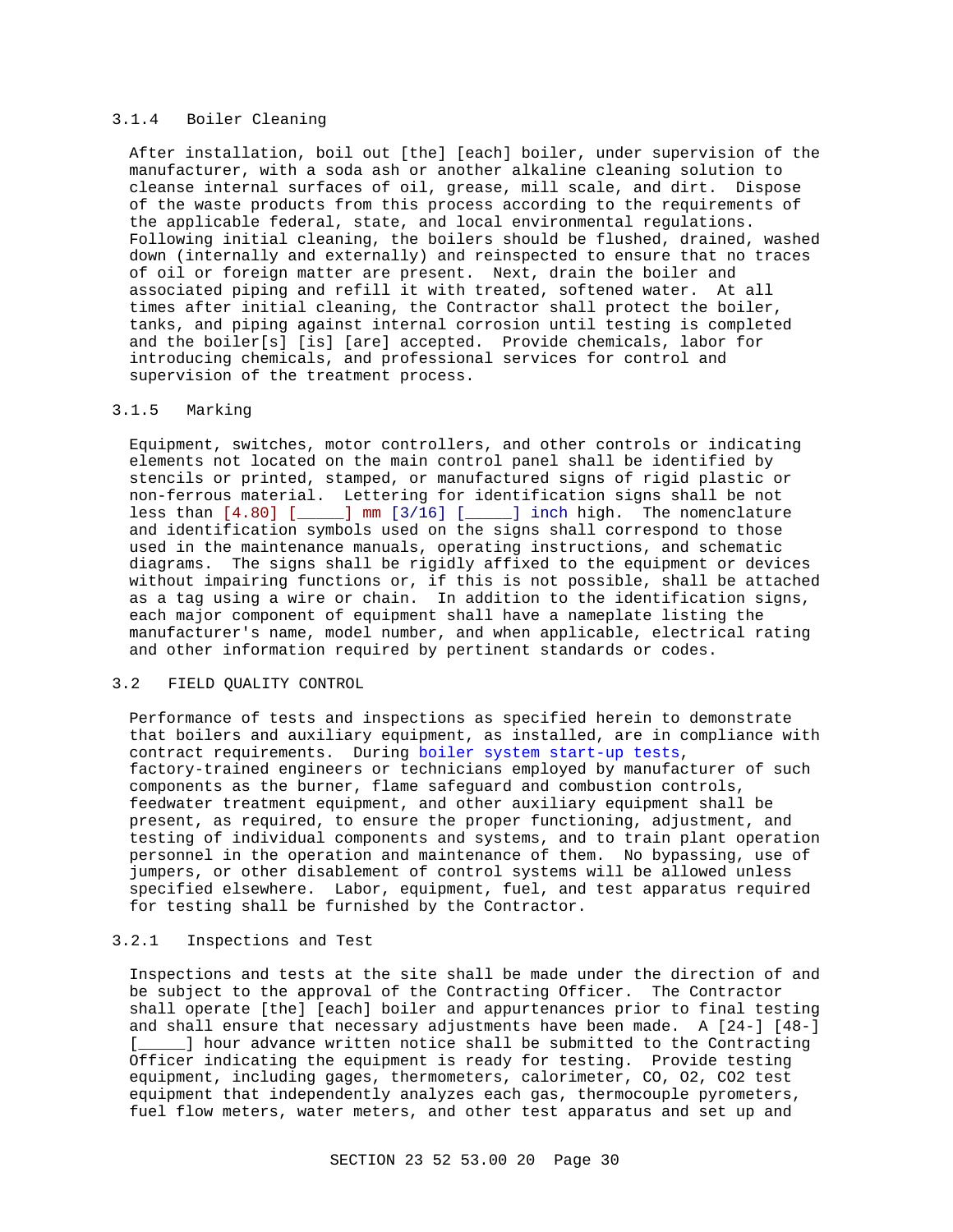calibrated prior to the test. Draft, fuel pressure, and steam flow may be measured by permanent gages and meters installed under the contract. [Gas flow may be measured by utility company meters.] Provide an analysis of the fuel being used for tests. Control of noise levels developed by exhaust steam, including muffler, globe, and gate valves, shall be conducted in such a manner as not to create a nuisance or hazard, and shall be subject to the approval of the Contracting Officer. Tests shall include the following, and shall be performed when feasible, in the sequence listed:

- a. Strength and tightness tests Hydro test per NAVFAC MO 324.
- b. Standards compliance tests All environmental compliance test as required by federal, state and local laws.
- c. Combustion test
- d. Operational tests
- e. Capacity and efficiency tests per ASME PTC 4
- f. Emission test
- g. Tests of auxiliary equipment
- h. Feedwater equipment test
- 3.2.2 Strength and Tightness Tests

Subject [\_\_\_\_\_] [\_\_\_\_\_] boilers to the following strength and tightness tests:

## 3.2.2.1 Hydrostatic Testing

After installation and connection, subject [\_\_\_\_\_] [\_\_\_\_\_] boilers to an inspection and hydrostatic test to determine that the boiler and appurtenances have not been damaged in transit or handling. The hydrostatic test shall be in accordance with ASME BPVC SEC I, with the test pressure applied for a period required by the Contracting Officer. This test shall be in addition to the hydrostatic tests performed at the factory. [The hydrostatic test at the site shall be certified by an inspector holding an authorized commission from the National Board of Boiler and Pressure Vessel Inspectors.]

# 3.2.2.2 Pneumatic Testing

Pneumatically test air casing and ducts exterior to the furnace at the maximum working pressure. Use the soap bubble method to verify tightness. Test gas side of boiler normally operated under pressure for tightness at 1-1/2 times the predicted operating pressure in the furnace at the maximum continuous output. For this test, tightly seal the boiler with suitable means to blank off all openings. Admit air to the boiler until the test pressure is reached and then hold. If in a 10-minute period the pressure drop does not exceed 1245 Pa 5 inches water gage, the casing shall be regarded as tight and accepted. Use air pressure and soap bubble tests or comparative carbon dioxide readings for induced draft boilers.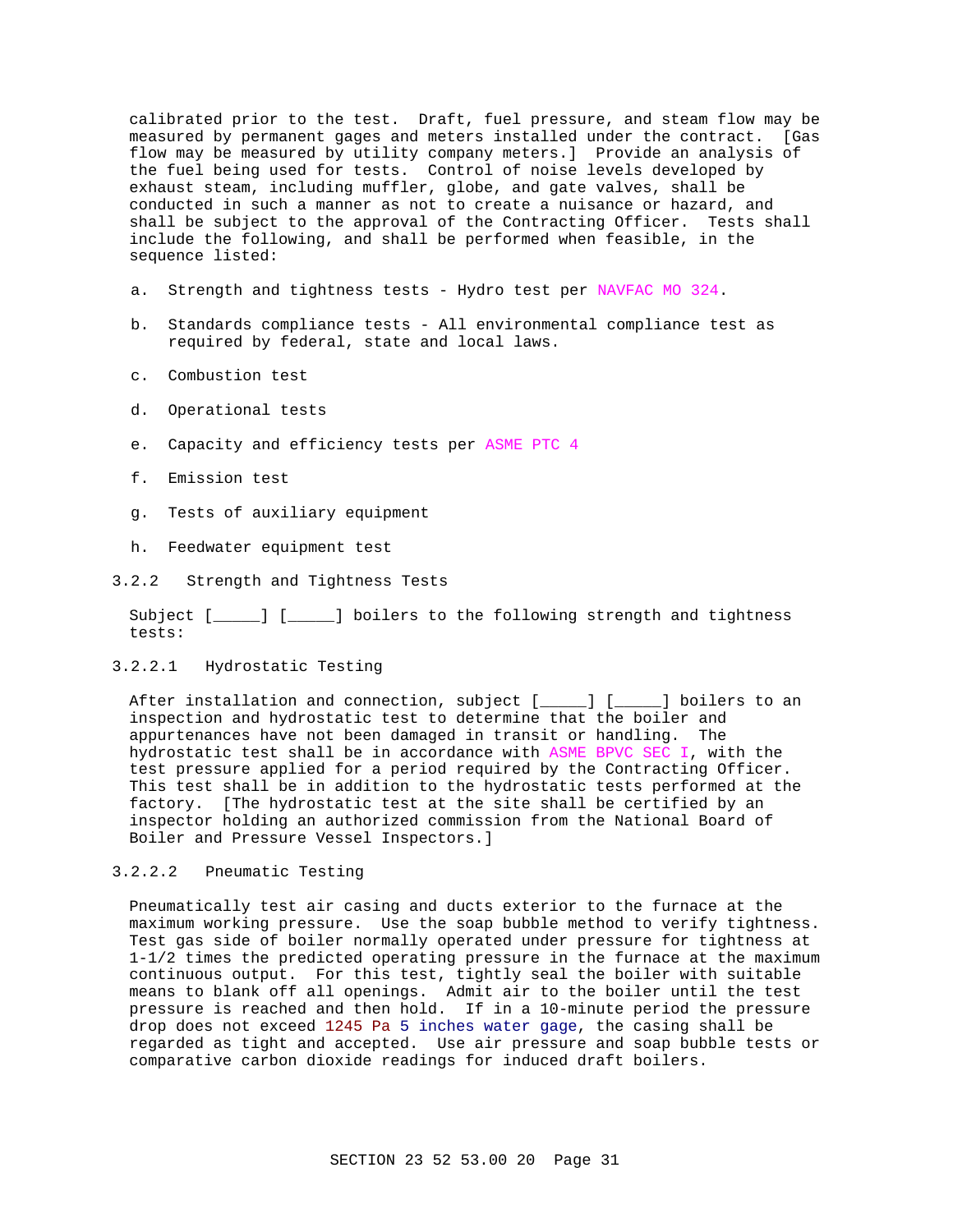### 3.2.2.3 Internal Component Test

Hydrostatically test the part of the preassembled fuel oil system that is furnished integrally with the boiler at one and one-half times the maximum operating pressure. Pneumatically test the part of the preassembled gas system that is furnished integrally with the boiler at operating pressure. Use the soap bubble test method to verify tightness of the gas system.

# 3.2.3 Combustion Tests

Test the fuel burning and combustion control equipment with [the] [each of the] specified fuels at the minimum limit of the turndown range and at increments of 50, 75, and 100 percent of full rated load [plus [\_\_\_\_\_] percent overload]. [The combustion control system shall maintain 25 to 35 percent excess air at 20 percent of full rated load, and at 50, 75, and 100 percent of load shall maintain an excess air below 15 percent.] Tests shall be conducted by factory-trained combustion equipment engineers as previously specified. Analyze and graphically present test data to show for [the] [each] boiler at tested loads: rates of steam flow; flue gas temperature; percent excess air; steam quality; and percentages of carbon dioxide, carbon monoxide, and oxygen in the flue gas. Test concentrations of sulfur oxides, particulates, volatiles, and nitrogen oxides in the flue gas to ensure compliance with federal, state, and local environmental requirements. Run tests on each fuel after stack temperatures have stabilized with surroundings. Verify and record conformance to the combustion requirements of this specification. Verify proper operation of instrumentation and gages in the control panel during the test.

#### 3.2.4 Operational Test

Continuously test the boiler(s) continuously under varying load conditions to demonstrate proper operability of the combustion control, flame safeguard control, programming control, and safety interlocks. Conduct this test after the adjustment of the combustion controls has been completed under the combustion test. The operational test shall continue for a period of at least [8] [\_\_\_\_\_] hours and shall include the following:

# 3.2.4.1 Sequencing

The boiler shall start, operate, and stop in strict accordance with the specified operational sequence.

# 3.2.4.2 Flame Safeguard

Verify the operation of the flame safeguard controls by simulated flame and ignition failures. Test burners having intermittent pilots by simulating main flame failure while the pilot is burning. Verify the trial-for-pilot ignition, trial-for-main flame ignition, combustion control reaction, and valve closing times by stop watch.

# 3.2.4.3 Immunity to Hot Refractory

Operate the burner at high fire until the combustion chamber refractory reaches maximum temperature. The main fuel valve shall then be closed manually. The flame sensing safeguard device shall immediately cause the safety shutoff valves to close within the specified control reaction and valve closing times. This test ensures that the flame sensing device will not send a "false positive" signal from glowing refractory.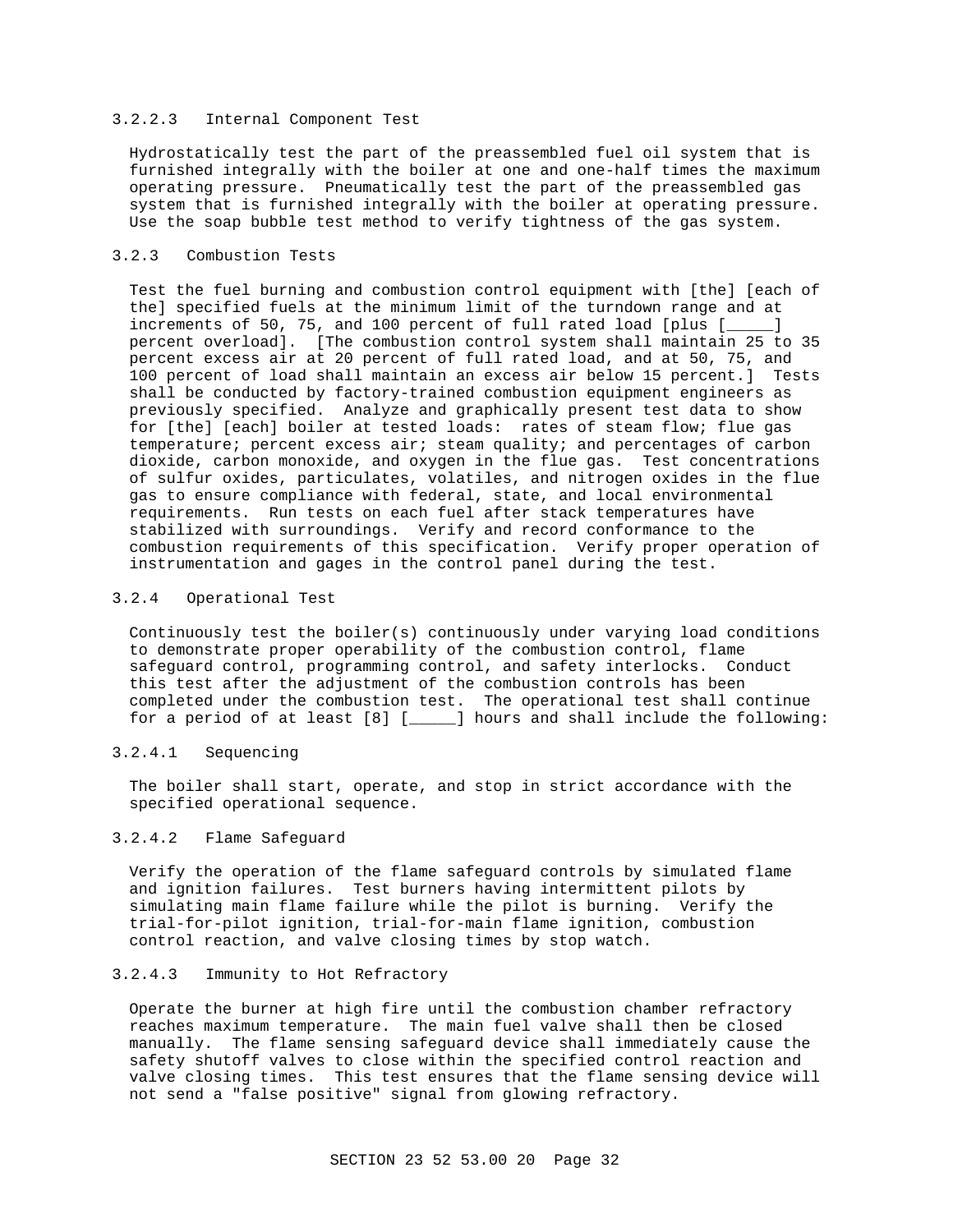# 3.2.4.4 Pilot Intensity Required

Gradually reduce the fuel supply to the pilot flame to the point where the combustion safeguard begins to drop out (sense "no flame") but holds in until the main fuel valve opens. At this point of reduced pilot fuel supply, the pilot flame shall be capable of safely igniting the main burner. If the main fuel valve can be opened on a pilot flame of insufficient intensity to safely light the main flame, readjustment of the flame sensing device is required.

#### 3.2.4.5 Boiler Limit and Fuel Safety Interlocks

Safety shutdown shall be caused by simulating interlock actuating conditions for high and low temperature, high and low steam pressure, high and low drum level, low feedwater, and fuel safety interlock. Safety shutdowns shall occur in the specified manner.

### 3.2.4.6 Combustion Controls

Demonstrate the accuracy, range, and smoothness of operation of the combustion controls by varying the steam demand through the entire firing range required by the turndown ratio specified for the burner and in case of automatic recycling burners, by further varying the firing rate to require "on-off" cycling. Control accuracy shall be as specified.

### 3.2.4.7 Safety Valves

The high-pressure limit switch shall be locked out or otherwise made inoperative, and the boiler safety valves shall be lifted by steam. The relieving capacity, popping pressure, blowdown, and reseating pressure shall be determined by observation and measurement to be in accordance with the ASME BPVC SEC I. The ASME standard symbol will be accepted only as indicating compliance with the design and material requirements of the code.

# 3.2.5 Capacity and Efficiency Tests

Perform the capacity and efficiency tests after satisfactory completion of all tests previously specified herein and after the boilers have been operating [continuously] for [one] [5] [\_\_\_\_\_] days with no nuisance shutdowns and without the necessity for frequent or difficult adjustments. The contractor is to continuously man the boiler during the test. Perform these tests on each boiler. Conduct tests using [the] [each of the] specified fuels. Test procedures shall be in accordance with the heat loss method of ASME PTC 4 and shall be reported on the ASME Test Form for Abbreviated Efficiency Test. Tests shall be performed at [25], 50, 75 and 100 percent loads. The duration of the tests shall be sufficient to record necessary data but in no case shall test duration be less than [4] [**\_\_\_\_\_**] hours [on each fuel].

# 3.2.6 Auxiliary Equipment and Accessory Tests

Observe and check blowdown valves, stop valves, try cocks, draft fans, oil heaters, pumps, electric motors, and other accessories and appurtenant equipment during the operational and capacity tests for leakage, malfunctions, defects, noncompliance with referenced standards, or overloading, as applicable.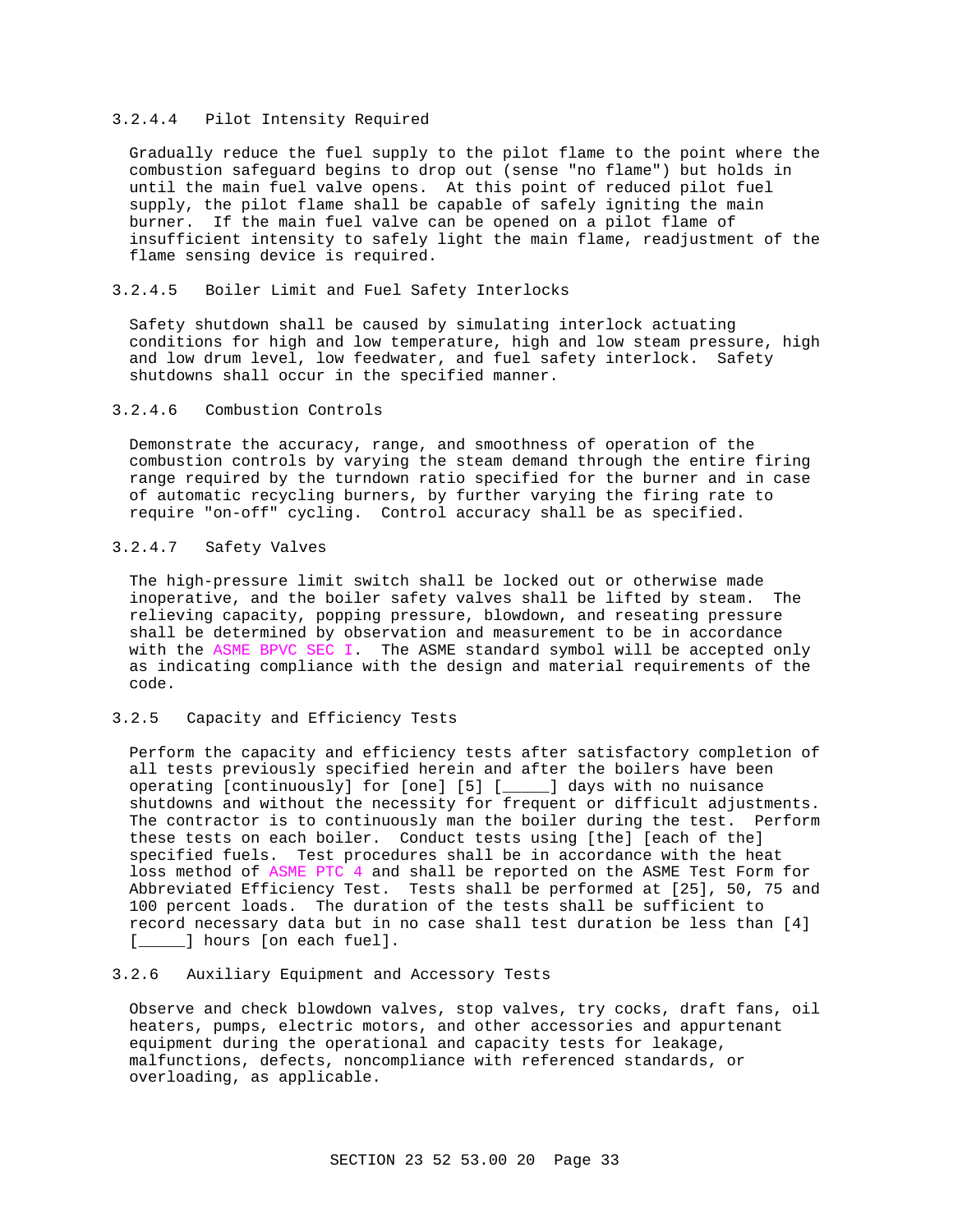### 3.2.7 Feedwater Equipment Tests

Perform test of the feedwater treatment equipment in two steps. One test shall be conducted by the Contractor concurrently with either the combustion test or the capacity and efficiency test. A second test will be performed by the Government during the first period of heavy loading after the plant has been accepted and put in service. Deficiencies revealed during the Government tests will be corrected under the guarantee provisions of the contract. Both the first and second series of tests shall determine compliance with the limits for oxygen content and hardness concentrations of this specification. Equipment for taking samples and the test kit for analyzing the samples shall be supplied by the Contractor and shall revert to the Government when the tests are completed.

#### 3.2.8 Deaerating Feed-Water Heater

Test of deaerating feed-water heater shall demonstrate that the equipment installed shall meet the specified requirements as to performance, capacity, and quality of effluent. During the operating test of the boilers, conduct tests to determine oxygen content in accordance with ASTM D888, Method A. Test with no O2 scavenging chemical addition. Boilers shall be operated at varying loads, up to maximum heater capacity, while oxygen tests are being made.

# 3.2.9 Water Treatment Equipment

Test of water treatment equipment shall meet the requirements specified as to capacity and quality of effluent. Tests for ion exchange units shall cover at least two complete regenerations and capacity runs. Test for hot process or other precipitation type softeners shall cover a minimum continuous period of 48 hours with samples being taken at 2 hour intervals.

# 3.2.10 Steam Quality

Test for steam quality and water level stability shall be simultaneous under the operating conditions specified.

# 3.2.11 Steam Tests

Tests for boilers over 2068 kPa (gage) 300 psig not used for power generation or large turbine drives and without super-heaters, shall be made on steam sampled in accordance with ASTM D1066, and tested for moisture in accordance with the calorimetric method outlined in Section 3, ASME PTC 19.11. Conductivity method may be used in lieu of the calorimetric method, in which case the conductivity of the steam corrected for carbon dioxide and ammonia content shall not exceed 30 microhms/cm at 18 degrees C. The steam for boilers less than 2068 kPa (gage) 300 psig used for power generation or turbine drive for air conditioning equipment or with super-heaters, and for boilers over 2068 kPa (gage) 300 psig, shall be tested in accordance with the conductivity method in ASTM D2186, with the conductivity of the steam corrected for carbon dioxide and ammonia content not to exceed 4.0 microhms/cm at 18 degrees C.

### 3.2.12 Water Level Stability Test

Test shall first be conducted by use of the manual bypass around the feed-water regulator. Test shall be repeated using the automatic feed-water regulator. To be acceptable, the boiler should maintain specified water level stability under both conditions.